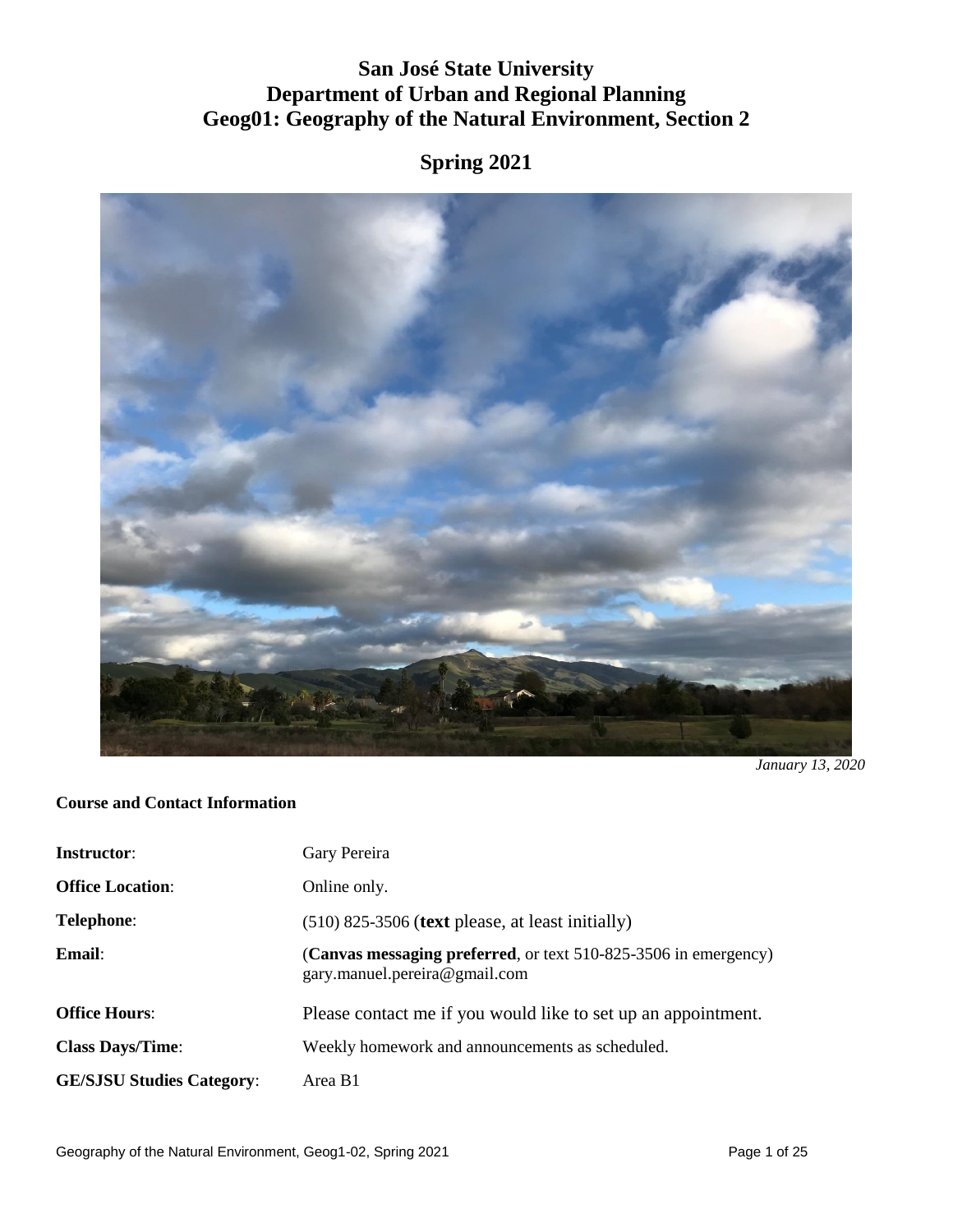# **Course Format**

This is an online only course. Internet connectivity and computer are required. Many of the resources that we will use are from safe, reliable sources on the Internet. The course itself can be accessed through the Canvas Leaning Management System course login website, primarily through the **Announcements** and **Assignments** for this class. Additional course materials (including this syllabus) can be found and uploaded from **Files**, as prompted in the schedule.

Students are required submit one homework assignment each week, as well as a final evaluation paper. Study material and assignments are listed and described under **Assignments**, but additional requirements or suggestions may be described within recent **Announcements**. Please check the Announcements at least once a week, particularly before submitting homework. Your grades may suffer if you repeatedly fail to address the questions that may have been posted there.

All homework must be submitted, even if late. Any work that has not been submitted by the end of the semester will receive a zero grade. Repeated lateness should be explained in a Canvas message or with one pinned to the submission itself. Comments may be pinned to particular submissions by either the instructor or student. I will try to get to each submission within a week after its due date, although I may run late. Check your submission for any comments I may have left, regardless of whether you have received a grade, and address any pressing requests expressed there. If you would like to respond to a pinned comment, please do so with an independent message, since I am unlikely to return to that particular submission once it has been graded unless I've been prompted to do so by you.

The photo below represents (with a little humor) my impression of some of the online educational technologies that we are often encouraged to use. If you look closely, you might notice something odd. The metal structure looming over the bench looks it might provide some sort of shade or shelter from rain, but in fact it does neither, at any time. Nevertheless, spikes are required to keep birds from perching on it and messing up the bench.

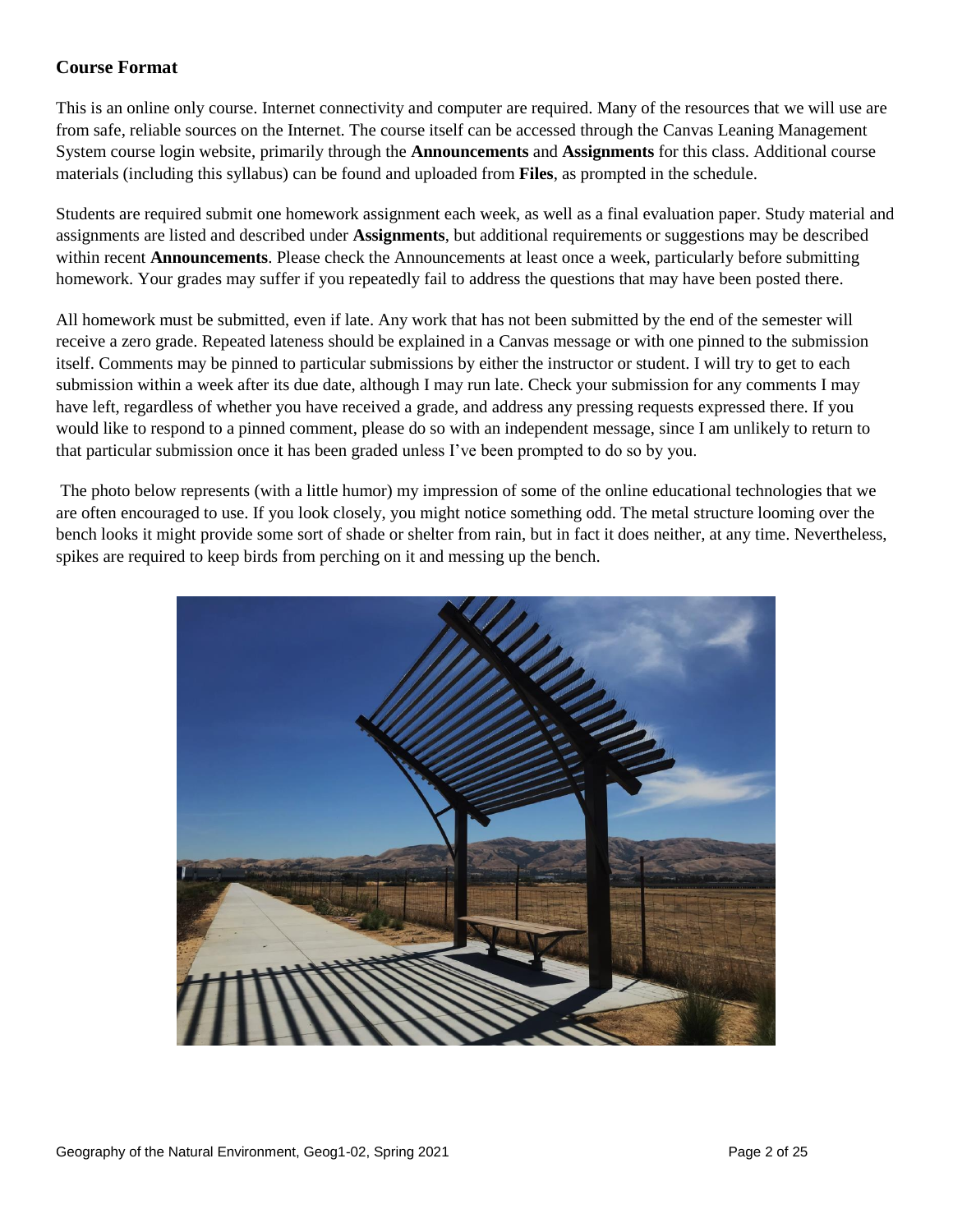You might take the bench in the photo to represent the parts of Canvas that we will use: **Files, Announcements**, and **Assignments**, communicating as necessary via messaging. The stylish structure looming over the bench might be taken to represent my impression of some of the less helpful parts of Canvas, as well as many of the published textbooks and resources that students are often required to buy. For this course, I have found that a free online textbook is sufficient to supplement some carefully chosen Internet sources, along with some of my own material.

The subject matter should be what makes a course engaging, not its structure. Let's not mistake the finger pointing at the moon, for the moon itself. The characteristics of the finger are not important. It just points the way. That's part of my role, but I can also provide feedback when appropriate and follow current events and recent discoveries wherever they might lead in real time. In order to allow for that kind of flexibility, it's often better to have less formal structure and superfluous interaction. Nor should we rely on the overpriced products of publishing houses that jazz up and help push a particular pundit's point of view. I would prefer to have us sample freely from any number of qualified sources of information, analysis, and wisdom that exist throughout out the world. Conforming to the changing protocols of educational and social media is not the goal of any of my courses. I hope to keep that stuff to a minimum.

Within the **Announcements**, I might make some general observations and offer some general advice regarding earlier homework responses, but I will never identify students by name without prior permission. I further promise to keep any information we exchange via either messages or homework (other than your pointing out one or more of my many potential typos and simple errors that I need to tell the rest of the class about) **completely private**. Nevertheless, you may share any such exchanges or documents with anyone at any time.

Within **Canvas messaging**, conversations cannot be easily ignored, misplaced, tampered with, and shared with others. There are no such assurances with email, which has as a result become a tool for manipulation, power, confusion, and disrespect, even by people in authority. That is why I would prefer not to use email in my role as educator. Canvas messaging is sufficient. Text my private number if you have an emergency. Being late with your homework is not an emergency.

Please read and view the material at the beginning of each **Assignment**, as well as any new **Announcements**, every week. These are where the material that would otherwise be covered in lectures will be located. Homework questions are posed within each **Assignment**. If I pose an additional question for your homework in a recent **Announcement** and you have not addressed it, this may be reflected in your grade. I am not obsessive about the quality of your writing, since you have a limited amount of time each week to proofread, but I do appreciate good organization and reasoning. I am looking mostly to see that you have actually accessed and examined the material in question. If you are uncertain, make adjustments based on prior grades and comments. You might want to ask someone to independently read and edit your homework before submission. However, your words and thoughts should be your own. You may quote extensively from material in the assigned or suggested texts or videos, but please provide complete attribution, by means of notes or references (a URL alone is not enough).

**The university expects that each student put at least nine hours of work per week into each three-credit course. Your homework assignments and final paper will be evaluated and graded primarily on the degree to which this expectation has been met, based on my impressions of your work.** The more detailed, organized, and thoughtful your responses are, relative to your classmates, the better your grades will be. You are not graded on the basis of any opinions or conclusions you may express on any issue, even when I might ask you to express one. I am more interested in whether you understand and appreciate the issues themselves. Further details are discussed below under Course Requirements and Assignments, in the Course Schedule, and in my introductory videos.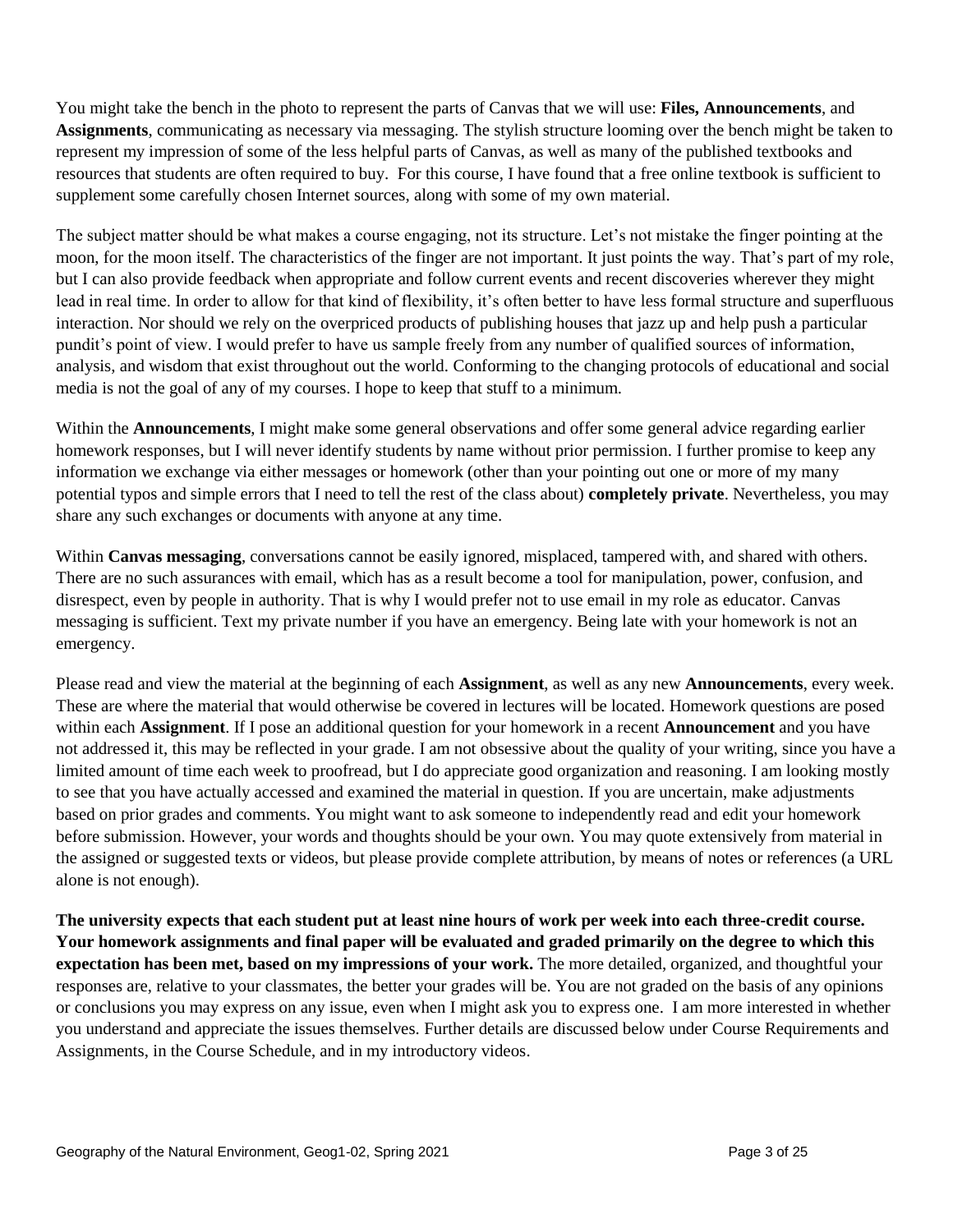# **Course Description**

This course covers the basic sciences that describe the Earth's atmosphere, hydrosphere, biosphere, and lithosphere.

# **Course Goals and Learning Outcomes**

This course is approved for General Education Core Physical Science area, B1. Upon successful completion of this course, students will be able to:

1: use the methods of science and knowledge derived from current scientific inquiry in life or physical science to question existing explanations. Evidence-based learning and discovery form the basis of scientific inquiry. The focus of this class is therefore on evidence, rather than belief. Challenges to existing explanations are approached through examination of evidence.

2: demonstrate ways in which science influences and is influenced by complex societies, including political and moral issues. The technical and cognitive methods of understanding used by researchers in physical geography are described throughout the course. The goal of achieving relative independence of the natural sciences from social belief systems is recognized, as is the influence of such belief systems on the process of achieving that goal. The influence of the resulting comprehension of natural systems on human societies is emphasized throughout the course, particularly with regard to natural disasters like earthquakes, as well as the complex impact of climate change on social systems.

3: recognize the methods of science, including quantitative, analytical reasoning techniques. The tools and methodologies of the physical geographical sciences, as well as the analytical and algorithmic reasoning techniques, are studied in some detail. Students shall understand how knowledge is achieved and improved on an ongoing basis.

#### **Textbook**

The **Fundamentals of Physical Geography** ( $2<sup>nd</sup>$  edition) is a free online textbook with over 300 pages and 400 illustrations, photos and animated graphics. It is the work of two professors from the University of British Columbia Okanagan – Dr. Michael Pidwirny & Scott Jones. Important terms are hyperlinked to a glossary. There are links to study guide pages and additional reading within each chapter. Most importantly, 'weblinks' are provided for each chapter that provide a wealth of well-respected sources of additional data and social media. The textbook is accessible here:

<http://www.physicalgeography.net/fundamentals/contents.html>

#### **Additional Readings**

Additional readings are required for certain assignments. These files are all available from Canvas, under **Files**: NCA4\_Ch25\_Southwest\_Full.pdf 2018indicatorssummary.pdf StayingSafeWhereTheEarthShakes\_BayArea.pdf PuttingDownRootsInEarthquakeCountry\_BayArea.pdf

#### **Videos**

Videos are a big part of this course, and much of the homework will be judged on the basis of how closely you consider them in your discussions. If you are accessing each assignment directly through CANVAS **Assignments**, you can watch the videos coming from YouTube directly within CANVAS, but you also have the choice of running each video in a separate browser. Watching videos within separate browsers often provides you with additional textual information, as well to the author's channel. You might want to watch videos on a tablet as you write on a laptop. Use whatever method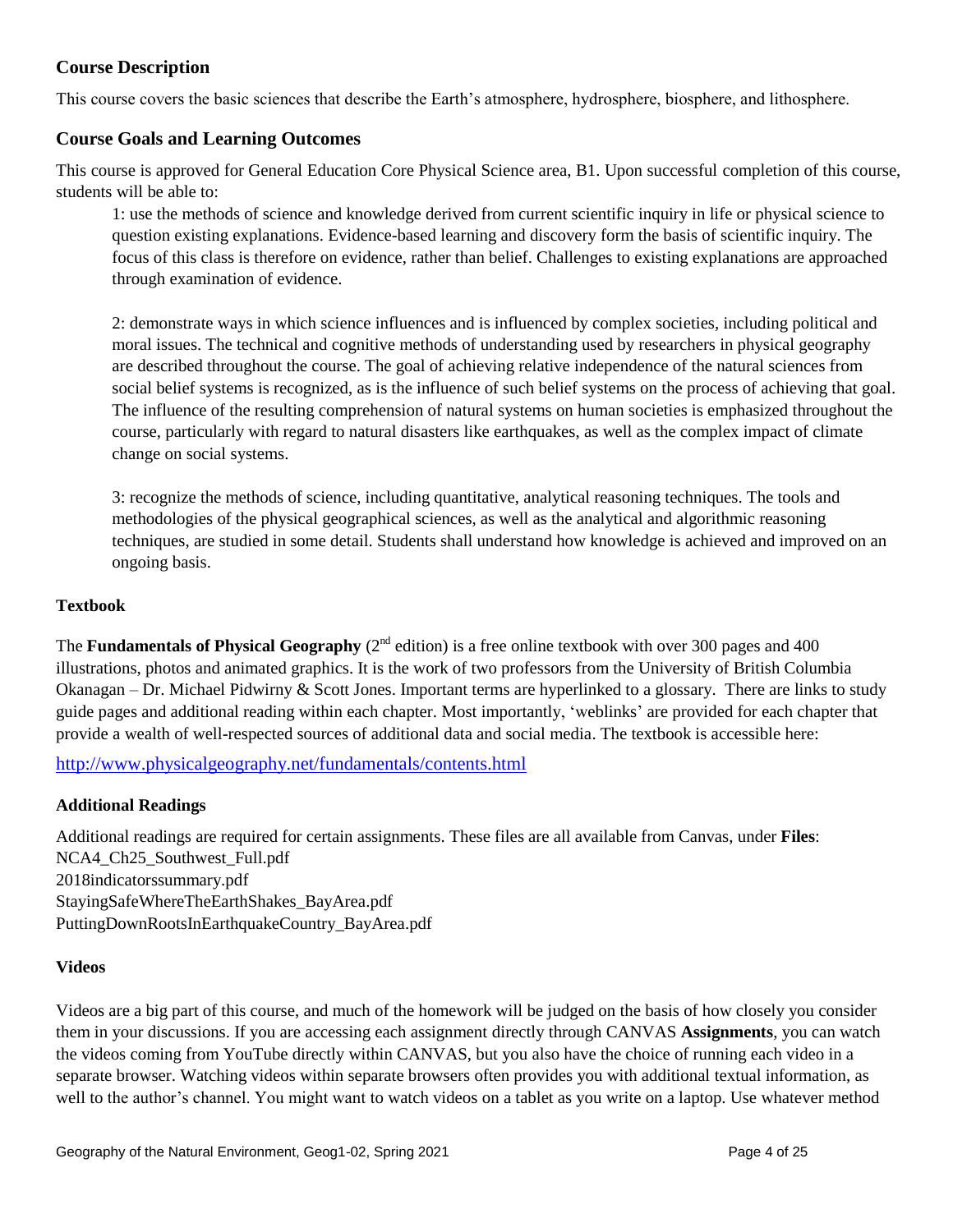feels comfortable, but make sure you have a large enough screen to clearly see the details (including text) in the videos. You also obviously need sufficient bandwidth, which may change for you over the course of a typical day. Each video listed in the schedule is preceded by either Watch or Examine:

Watch: take the time to watch the video in its entirety, or at least most of it. You may find it helpful to 'pause' and watch key portions repeatedly, taking notes as you watch.

**Examine:** You may watch the video in its entirety if you like it, but there is no immediate need to do so. You might want to scrub through segments and watch only those portions that look particularly interesting or connect to the questions you need to address. Many of these videos have no narration, although they do convey a great deal of information. Some just provide a deeper sense of context. In any case, do NOT just skip over these videos, since they nearly always connect with the homework questions.

If you open YouTube videos in a separate browser, you will find that some of them contain ads. Usually, these can be cut short by clicking on '**Skip Ad**' at the lower right of the browser, or by clicking on the **X** if it's a popup. There are never ads on my own videos, and I get no monetary benefit from YouTube. I do not often provide tags, and I do often disable comments. In addition, embedded Canvas views are not counted as views by YouTube. As a result, most of my videos get few views. However, you may share my videos with anyone at any time. YouTube, along with most other social media, is becoming increasingly censorious, and this is a problem, but it remains the principle depository of educational videos.

### **Course Requirements and Assignments**

#### **Homework**

Fourteen homework assignments should be completed on or before the due dates, as described in the course schedule below. They should all be submitted, even if late. Please submit all files via Canvas; never email them to me. If you are having difficulties, message me through Canvas. If Canvas goes down or if you are having difficulties communicating, just be patient, try again later or the next day, and let me know about it. No penalty, obviously, if you let me know. For each homework assignment, I would prefer that you use 10 (or 12) point font with 1<sup>1</sup>/<sub>2</sub> line spacing. Put your name, the Assignment number, 'Pereira', 'geog12-2' or 'geog12-3', and 'Spring 2021', arranged at the upper right of the first page.

Text, figures, and images copied from documents or screenshots may be embedded within your homework, but these must all include full attribution (not just the URL). In other words, be honest about which words, figures and images are yours, and which are from other sources. You will need to be especially careful if you decide to publish or post your work in an online portfolio. Although it is often helpful to include external material in the form of extended quotes, graphs, and figures, these should be explicitly cited and referenced. They should be there for an important reason, otherwise leave them out. Most of the text in each homework submission should be your own.

Regarding the length in pages or word count expected for each assignment: this depends on the topic, and also on your writing style. **I'm looking for evidence of understanding, substance, and a willingness to sufficiently pursue each point you are making until you've made it properly.** I understand that you only have a few days for each one. It is also perfectly reasonable to be unsure about topics that you are just beginning to understand. The ability and willingness to openly express one's own doubts and uncertainties is a virtue, if it leads to further understanding. If your writing style is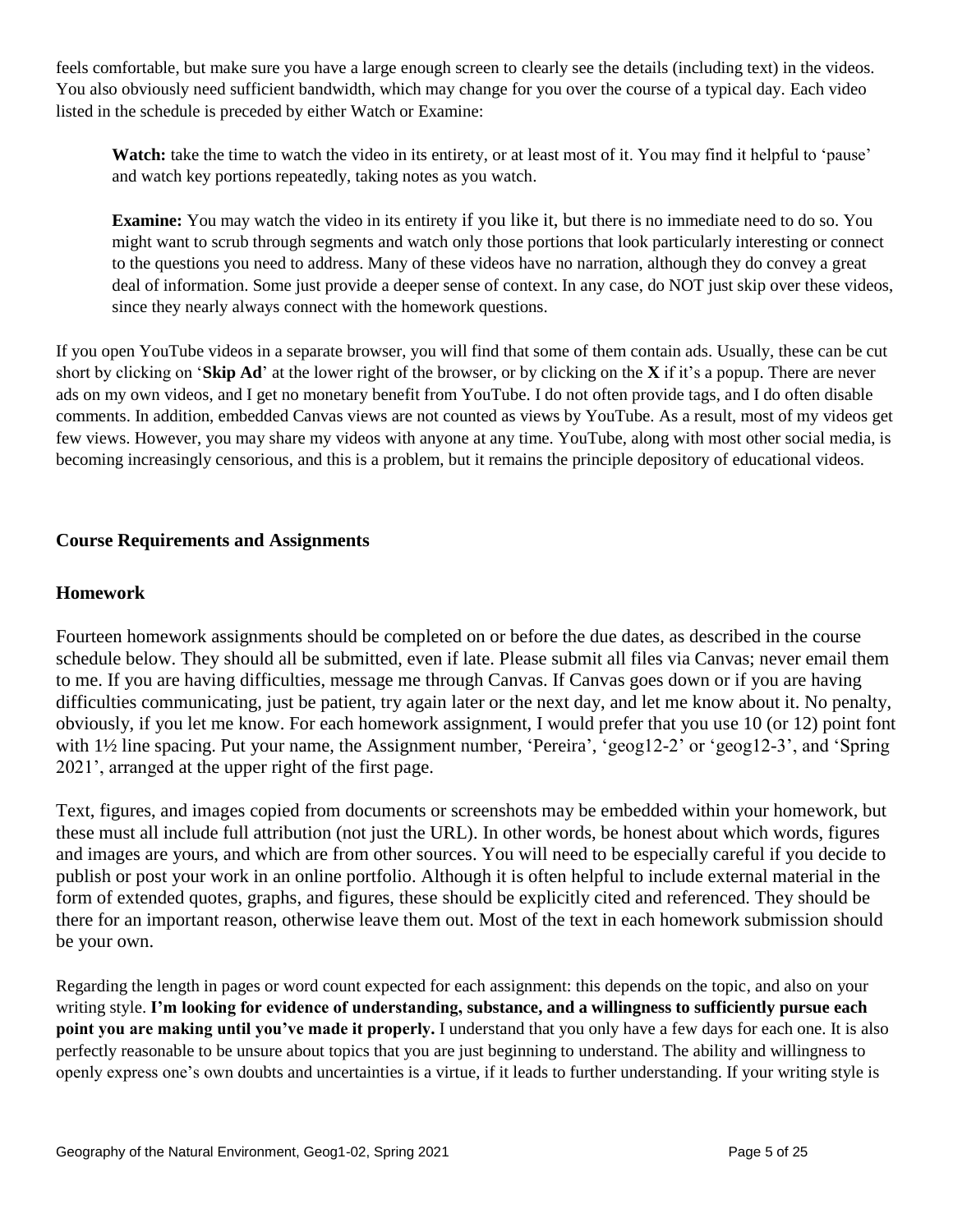average, and you avoid redundancy, and you put in the time expected of you, each homework assignment should probably run at least three pages.

Don't expect an A+ (or even an A) just for being 'correct'. Each of your submissions is graded relative to those of your classmates in the current and former semesters. I often look through each week's submissions repeatedly before deciding on grades. I may offer comments or advice in Canvas for each assignment. Check back on each assignment a week or more after the deadline for any comments that I may have tagged to it, particularly if it hasn't been graded. I may be a few days late with grades on occasion. If you would like to begin or continue a conversation about an assignment, please do so with an independent Canvas message. I encourage you all to go back and expand and polish up some of your most interesting essays and **publish them online**, in Portfolium at a minimum. In my opinion, the work you are doing for this class and others should be used in support of your professional career. Please read **'**About your instructor', below.

#### **Announcements**

Please check the **Announcements** tab every week. Discussions of homework results and expectations, current events, and other issues of interest to this class will be posted there. Additional homework questions may also be posted, due more than a week after posting.

#### **Final Evaluation**

Instead of a comprehensive exam, I want you to write a thoughtful essay as described below in the Course Schedule.

I don't believe in having students review one another's work, but I do encourage you to make your best work available to the world, on your own terms. That is what **Portfolium** and similar online services are for. I advise you all to polish up and recombine some of the work you do for this class and others, create some graphical, illustrative material, and put it online. Portfolium is designed to be a one-stop shop for potential partners, employers, and clients who want to get an idea of just how bright you might be. You all should create and begin populating your own accounts, which you can constantly revise and over which you have total control. It's free.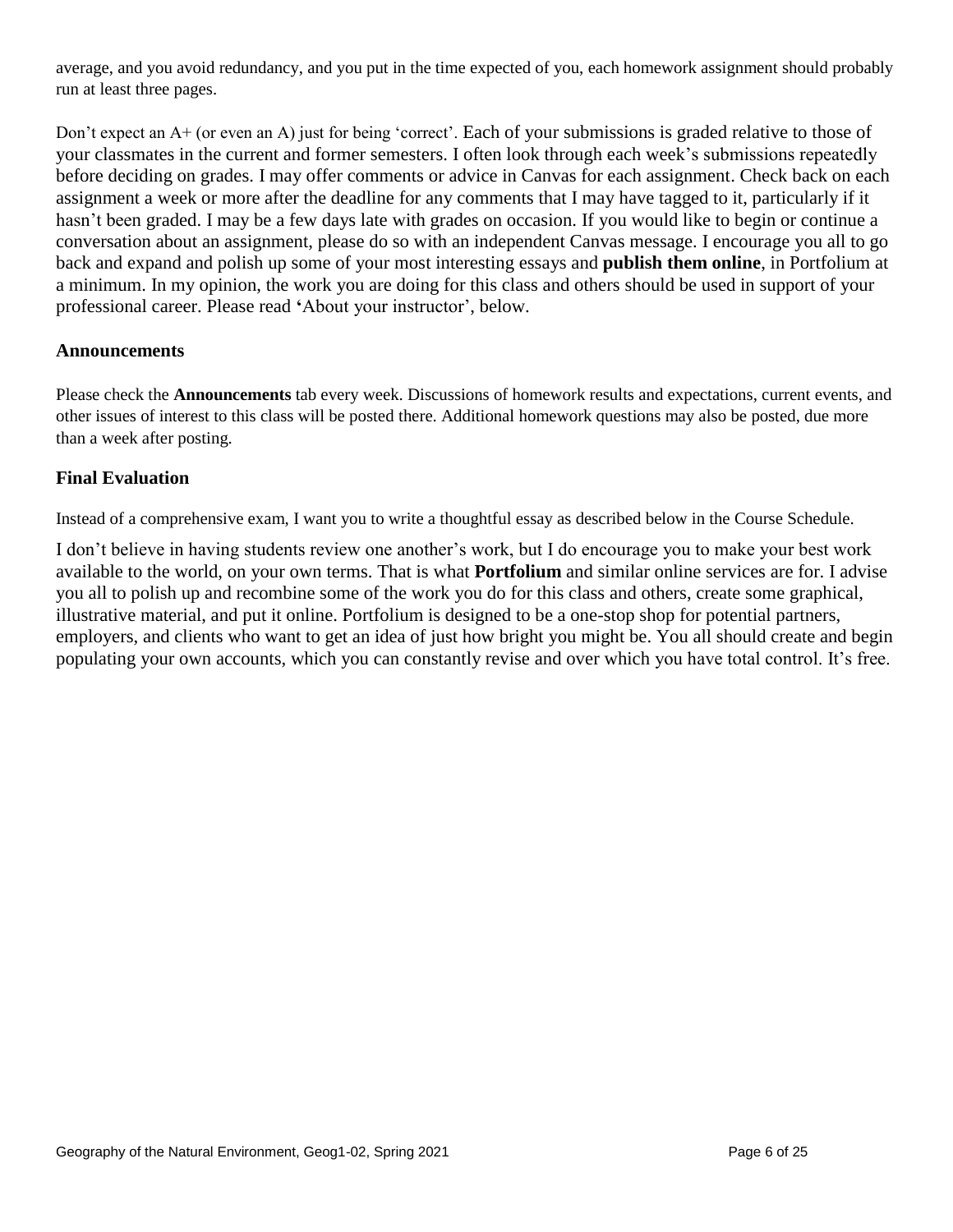## **Grading Information**

Fourteen homework assignments and the Final Exam should be completed on or before the due dates, as described in the Course Schedule below. They must all be completed by the end of semester. Please submit these responses as either Word or pdf files via Canvas.

#### **Determination of Grades**

| Homework assignments $(6.5\%$ each) x 14 |      |
|------------------------------------------|------|
| <b>Final Evaluation</b>                  | 9%   |
| <b>Total</b>                             | 100% |

| 98% and above | $A+$           |
|---------------|----------------|
| 94% - 97%     | A              |
| 93% - 90%     | A-             |
| 89% - 87%     | $B+$           |
| 86% - 84%     | B              |
| 83% - 80%     | $B -$          |
| 79% - 77%     | $C+$           |
| 76% - 74%     | $\overline{C}$ |
| 73% - 70%     | $\overline{C}$ |
| 69% - 67%     | $D+$           |
| 66% - 64%     | D              |
| 63% - 60%     | D-             |
| below 60%     | F              |

#### **University Policies**

SJSU classes are designed such that in order to be successful, it is expected that students will spend a minimum of fortyfive hours for each unit of credit (normally three hours per unit per week), including preparing for class, participating in course activities, completing assignments, and so on. More details about student workload can be found in University Policy S12-3 at [http://www.sjsu.edu/senate/docs/S12-3.pdf.](http://www.sjsu.edu/senate/docs/S12-3.pdf)

Note that "All students have the right, within a reasonable time, to know their academic scores, to reWatch their gradedependent work, and to be provided with explanations for the determination of their course grades." See University Policy F13-1 at<http://www.sjsu.edu/senate/docs/F13-1.pdf> for more details.

Per University Policy S16-9, university-wide policy information relevant to all courses, such as academic integrity, accommodations, etc. will be available on Office of Graduate and Undergraduate Programs' [Syllabus Information web](http://www.sjsu.edu/gup/syllabusinfo/)  [page](http://www.sjsu.edu/gup/syllabusinfo/) at<http://www.sjsu.edu/gup/syllabusinfo/>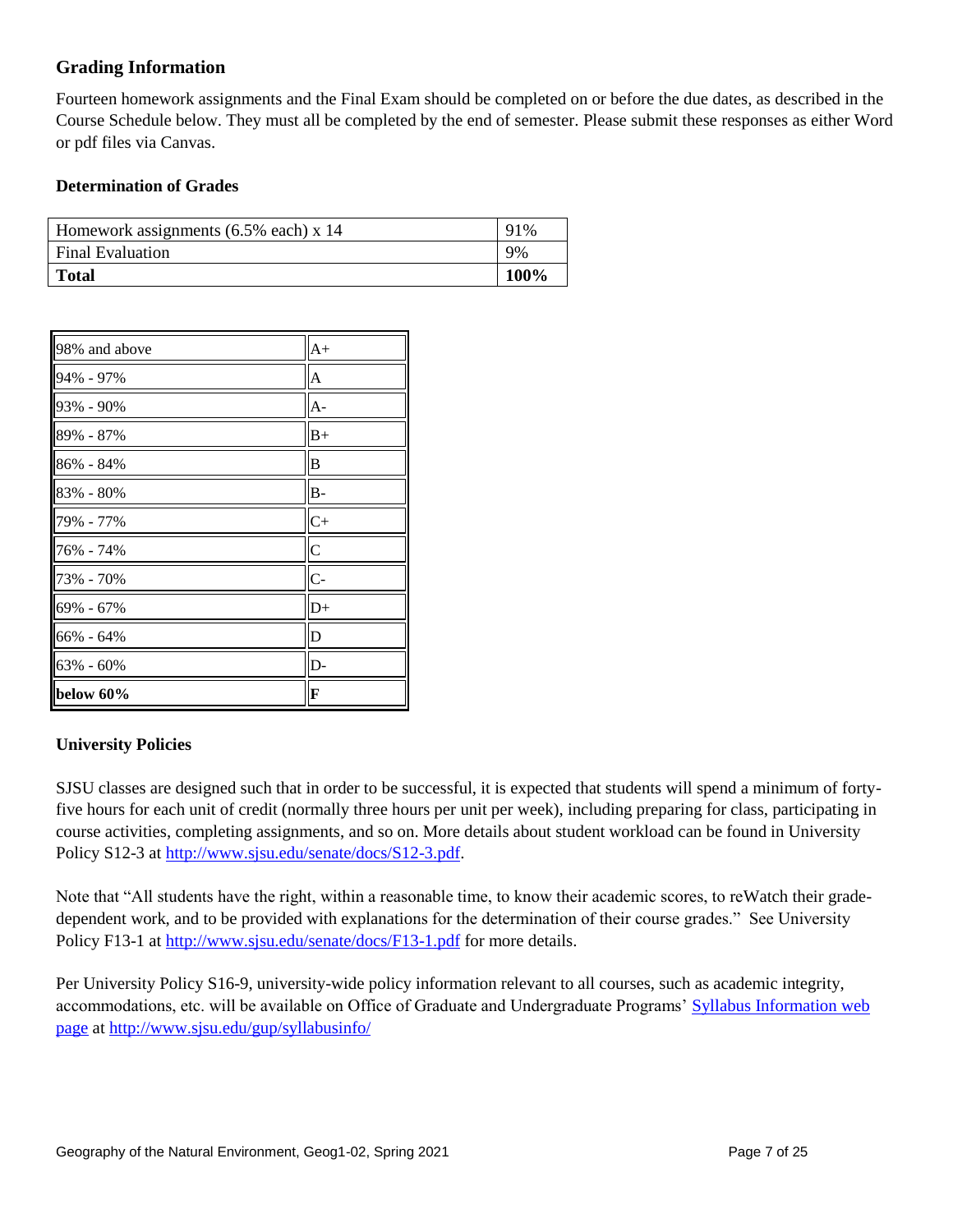#### **About your instructor**, Gary Pereira



I grew up in New Jersey, in an industrial city near NYC. I had various jobs thereabouts, from working in the downtown single-screen movie theater to working as an untrained technician at a now decommissioned nuclear power plant.

I began working professionally as a technician with an associates' degree in electronics engineering. For six years, I helped to build and maintain the data acquisition and instrument control system for Princeton University's huge experimental nuclear fusion reactor. I got to know graduate students and townies at the university and in downtown Princeton, which is absolutely soaked in history and greatness. After TFTR was completed, I went to work as a technician for Brooklyn College, where I also earned a master's degree in computer science. I had the opportunity to meet some of the giants in computer science and Artificial Intelligence, at both Brooklyn College and at the Graduate Center on 42<sup>nd</sup> Street in Manhattan. I met and married Cheri while in Brooklyn. We had a child and moved to Bethlehem, PA, where I worked and studied at Lehigh University for another few years, later at Lockheed Martin. We moved again to Minnesota, where I worked with a small federal agency in Chanhassen that uses remote sensing, GIS, and hydrological modeling to produce online data products (often involving snow cover) for the US weather services and hydrological agencies and industries. I earned a PhD in Geography at the University of Minnesota, where I met or studied under some of the most outstanding scholars in the field and researched methods of modeling and reducing fire spread in Amazonia. We finally moved again to the Bay Area, and I've been teaching at SJSU for about 18 years.

Why do I encourage you all to join professional organizations as students and participate in whatever online learning opportunities they offer? Why do I encourage you at the very least to put your best work online, within something that potential employers can access, like Portfolium? I can think of plenty of reasons, involving everything from the state of the world to my own lived experience. For example, while I was working as a technician at Lehigh University, I took all of the classes that were required for a PhD in Computer Science, but we moved to Minnesota before I could make much progress on a dissertation. Oh well. It didn't really matter. None of that learning was wasted. Since I was interested in pattern recognition, simulation, modeling, and visualization, as well as the natural sciences, I independently developed a software system using principles from pattern recognition, remote sensing, GIS, and AI that I presented at a conference in Vancouver. I had no financial support. I paid for the travel, lodging and registration myself. A couple of weeks after the conference, I got a call from someone at Lockheed Martin Corporation who'd seen me there. They had a GIS project within commuting distance of my home that might interest me. They gave me an interview, and they offered me a job as a systems engineer, which I accepted.

Shine a light.

<https://portfolium.com/garympereira/portfolio>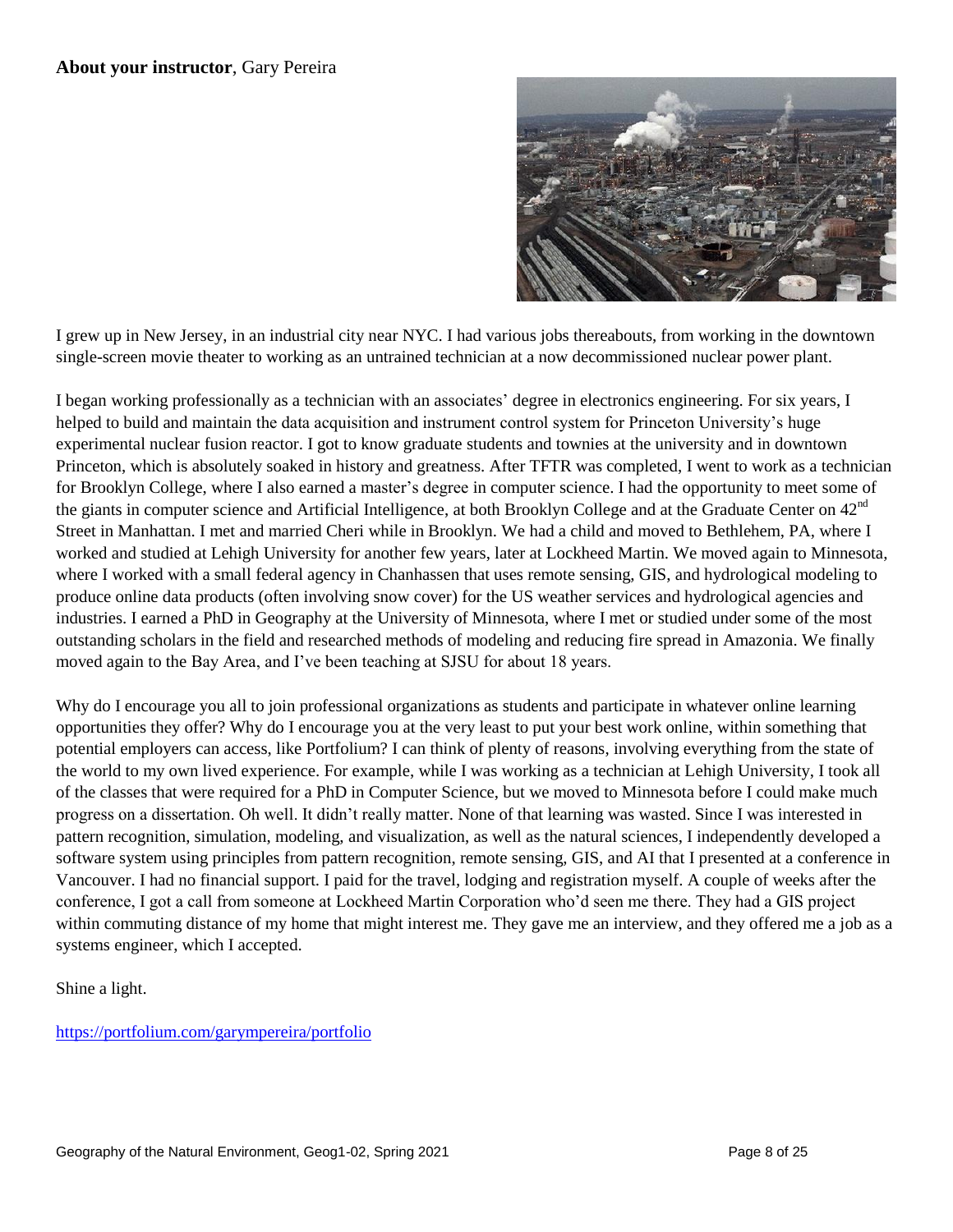# **Geog1-02, Geography of the Natural Environment, Spring 2021**

Please submit your homework responses as Word or pdf files by the due date indicated. Use 10 point font, with 1 ½ line spacing and normal margins. Put on the first page of each submission your name, my name, the homework #, geog01-02, Spring 2021.

#### **Course Schedule**

| Week | <b>Due</b><br><b>Date</b> | <b>Discussion, Readings, Videos, Assignments</b>                                                                                                                                                                                                                                                                                                                                                                                                                                                                                                                                                                                                                                                                                                                                                                                                                                                                                                                                                                                                                                                                                                                                                                                                                                                                                                            |
|------|---------------------------|-------------------------------------------------------------------------------------------------------------------------------------------------------------------------------------------------------------------------------------------------------------------------------------------------------------------------------------------------------------------------------------------------------------------------------------------------------------------------------------------------------------------------------------------------------------------------------------------------------------------------------------------------------------------------------------------------------------------------------------------------------------------------------------------------------------------------------------------------------------------------------------------------------------------------------------------------------------------------------------------------------------------------------------------------------------------------------------------------------------------------------------------------------------------------------------------------------------------------------------------------------------------------------------------------------------------------------------------------------------|
| 1    |                           | Topic: The nature of the natural sciences                                                                                                                                                                                                                                                                                                                                                                                                                                                                                                                                                                                                                                                                                                                                                                                                                                                                                                                                                                                                                                                                                                                                                                                                                                                                                                                   |
|      |                           |                                                                                                                                                                                                                                                                                                                                                                                                                                                                                                                                                                                                                                                                                                                                                                                                                                                                                                                                                                                                                                                                                                                                                                                                                                                                                                                                                             |
|      |                           | If you haven't already done so, please                                                                                                                                                                                                                                                                                                                                                                                                                                                                                                                                                                                                                                                                                                                                                                                                                                                                                                                                                                                                                                                                                                                                                                                                                                                                                                                      |
|      |                           | Watch: General notes for my online classes [Gary Pereira]                                                                                                                                                                                                                                                                                                                                                                                                                                                                                                                                                                                                                                                                                                                                                                                                                                                                                                                                                                                                                                                                                                                                                                                                                                                                                                   |
|      |                           | https://youtu.be/ AN8k0Ogwl0                                                                                                                                                                                                                                                                                                                                                                                                                                                                                                                                                                                                                                                                                                                                                                                                                                                                                                                                                                                                                                                                                                                                                                                                                                                                                                                                |
|      |                           | In this course, I intend to plunge directly into real contemporary science. The most important sorts of<br>science, in my view, are those that directly recognize and address the most difficult open questions<br>regarding all of those things that we do not completely understand. Textbooks often give the false<br>impression that the science contained therein is settled. If you don't believe, go find a textbook in nearly<br>any field from 30 or even 10 years ago. For one thing, there is often a great deal more diversity of<br>thought among scientists than the textbooks would have you believe. When I first studied physics and<br>astronomy for example we had protons, neutrons, electrons, etc.; relativity, quantum theory and the Big<br>Bang. Now, in just a few years, we see quarks and strings, cosmic inflation and multiverses, our own<br>absolutely dominated by the still utterly unknown nature of dark matter and dark energy. I'd like to start<br>off by challenging the assumption that the physical sciences are necessarily a materialist project. Much<br>of contemporary, cutting edge science actually has more to do with information than with materiality.<br>Please indulge me by watching this, even if it isn't quite what you expected. I want to start with someone<br>who challenges common notions. |
|      |                           | Watch: Rupert Sheldrake - The Science Delusion [revolutionloveevolve]<br>https://youtu.be/JKHUaNAxsTg                                                                                                                                                                                                                                                                                                                                                                                                                                                                                                                                                                                                                                                                                                                                                                                                                                                                                                                                                                                                                                                                                                                                                                                                                                                       |
|      |                           | Sheldrake's descriptions of physics are accurate, although his views of course remain controversial.<br>There is absolutely nothing wrong with controversy in science or philosophy. I've asked you to watch<br>this in order to disabuse you of the notion that the big questions in science have all been answered; they<br>have not. It's not only the very big and the very small that remain mysterious. Even things at our own<br>scale remain mysterious. For example, nonlinearities (in the mathematical sense) yield all sorts of weird<br>and wonderful things at all scales. Nature itself is almost entirely nonlinear in form and function. As we<br>begin to look ever more closely at astronomical objects for example, from stars to galaxies and beyond,<br>they reveal themselves to be as complex in their own way as living things. As we have seen it more<br>closely, the universe itself has revealed to us its own evolution. The universe and everything in it are<br>actually far more intricate at all scales than we realize.                                                                                                                                                                                                                                                                                                  |
|      |                           | 1. Complexity and fractals                                                                                                                                                                                                                                                                                                                                                                                                                                                                                                                                                                                                                                                                                                                                                                                                                                                                                                                                                                                                                                                                                                                                                                                                                                                                                                                                  |
|      |                           | Watch: Fractals: a world in a grain of sand   Ben Weiss [TEDx]<br>https://youtu.be/DHNooAe44dY                                                                                                                                                                                                                                                                                                                                                                                                                                                                                                                                                                                                                                                                                                                                                                                                                                                                                                                                                                                                                                                                                                                                                                                                                                                              |
|      |                           | As you look down on the Earth from above, is there anything that is NOT fractal?                                                                                                                                                                                                                                                                                                                                                                                                                                                                                                                                                                                                                                                                                                                                                                                                                                                                                                                                                                                                                                                                                                                                                                                                                                                                            |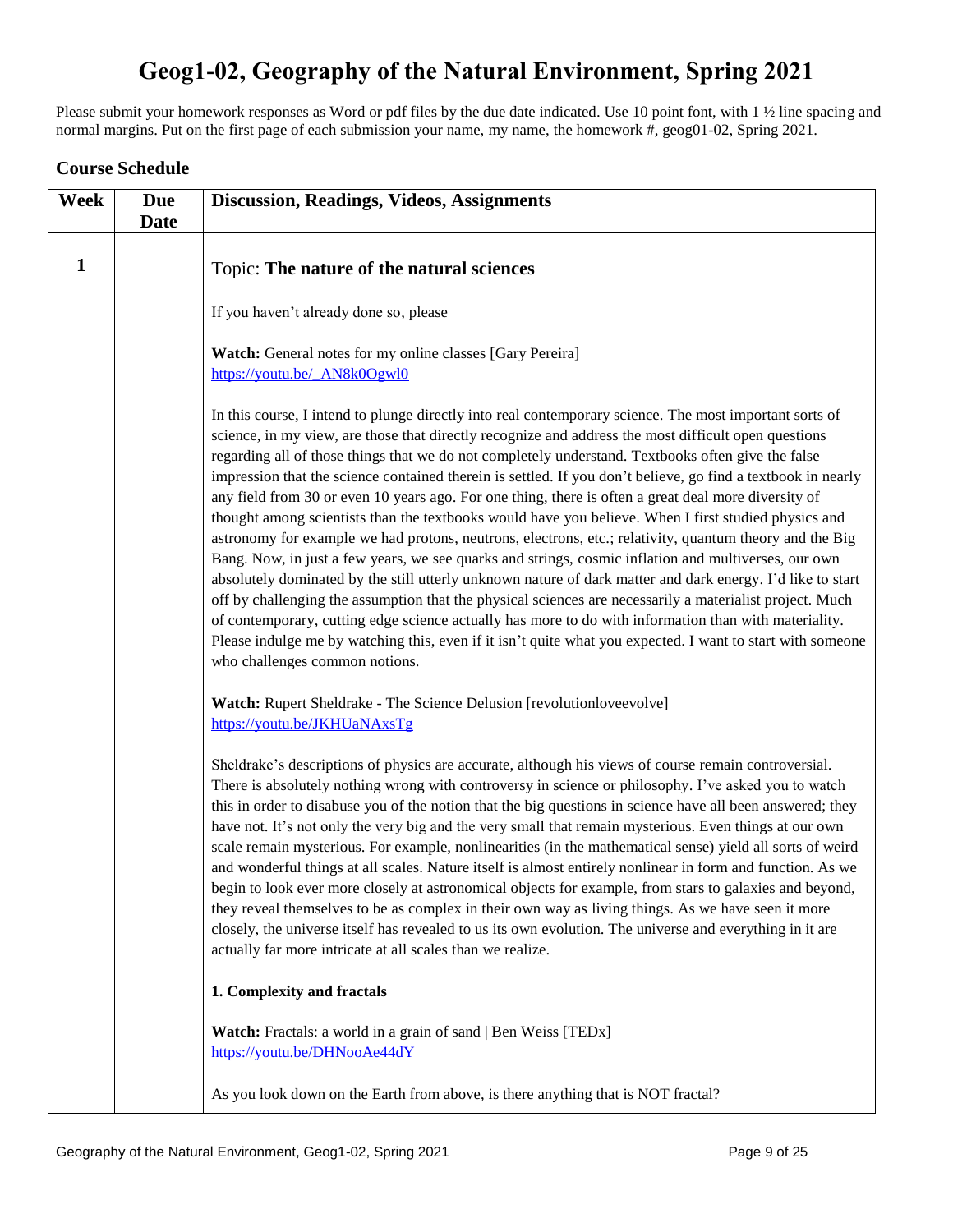| Week | <b>Due</b><br><b>Date</b> | <b>Discussion, Readings, Videos, Assignments</b>                                                                                                                                                                                                                                                                                                                                                                                                                                                                                                                                                                                                                                                                                                                                                                                                                                                                                                                         |
|------|---------------------------|--------------------------------------------------------------------------------------------------------------------------------------------------------------------------------------------------------------------------------------------------------------------------------------------------------------------------------------------------------------------------------------------------------------------------------------------------------------------------------------------------------------------------------------------------------------------------------------------------------------------------------------------------------------------------------------------------------------------------------------------------------------------------------------------------------------------------------------------------------------------------------------------------------------------------------------------------------------------------|
|      |                           | <b>Examine:</b> The Blue Pearl III [Sean Doran]<br>https://youtu.be/FYOH_54XEJY                                                                                                                                                                                                                                                                                                                                                                                                                                                                                                                                                                                                                                                                                                                                                                                                                                                                                          |
|      |                           | As an example of the sort of fractal complexity that can come out of a relatively simple nonlinear<br>relationship, consider the Mandelbrot Set, which is generated by a very simple iterative equation. As you<br>zoom in towards some point along the boundary of converging solutions to that equation on the complex<br>number plane, it reveals itself with infinite complexity, as shown in the video below. Notice that the<br>fractal patterns that can come out of pure mathematics often appear to be more biological and crystalline<br>than utterly abstract. The forms you can see emerging from the background and dissolving into the<br>foreground as we zoom in are emerging from the calculations as they are performed. The concept of<br>'emergence' seems to be of fundamental significance within both the mathematical and observable<br>world, although it is difficult to formalize in mere words. Nevertheless, we shall explore it next week. |
|      |                           | Examine: Sapphires - Mandelbrot Fractal Zoom [Maths Town]<br>https://youtu.be/8cgp2WNNKmQ                                                                                                                                                                                                                                                                                                                                                                                                                                                                                                                                                                                                                                                                                                                                                                                                                                                                                |
|      |                           | Fractal mathematics is used to model and visualize many three-dimensional natural and artificial forms.<br>One software package for generating such forms is called Mandelbulb. If you search on that term in<br>YouTube, you'll get results like the following:                                                                                                                                                                                                                                                                                                                                                                                                                                                                                                                                                                                                                                                                                                         |
|      |                           | <b>Examine:</b> Mandelbulb 3D Animation [Russ McClay]<br>https://youtu.be/VGpnuTJhv1U                                                                                                                                                                                                                                                                                                                                                                                                                                                                                                                                                                                                                                                                                                                                                                                                                                                                                    |
|      |                           | Examine: Virtual nature (fractal world) [San Base]<br>https://youtu.be/79SqIC2bNcM                                                                                                                                                                                                                                                                                                                                                                                                                                                                                                                                                                                                                                                                                                                                                                                                                                                                                       |
|      |                           | 2. Scale and pattern                                                                                                                                                                                                                                                                                                                                                                                                                                                                                                                                                                                                                                                                                                                                                                                                                                                                                                                                                     |
|      |                           | You will notice that fractal patterns are to some degree scale-independent. That is, they persist or repeat<br>themselves in slightly different forms at different scales. Natural branching patterns are often like this.                                                                                                                                                                                                                                                                                                                                                                                                                                                                                                                                                                                                                                                                                                                                               |
|      |                           | I've been thinking about relationships between scales for some time. The following is not required<br>reading by any means, but you may find it interesting:                                                                                                                                                                                                                                                                                                                                                                                                                                                                                                                                                                                                                                                                                                                                                                                                             |
|      |                           | https://onlinelibrary.wiley.com/doi/pdf/10.1111/j.1538-4632.2002.tb01073.x                                                                                                                                                                                                                                                                                                                                                                                                                                                                                                                                                                                                                                                                                                                                                                                                                                                                                               |
|      |                           | Finally, I want to introduce the science of patterns. My first specialized success in creative computer<br>science was with pattern recognition. As applied to real or projected space, this might include computer<br>vision. But patterns can be detected, examined, or formed at any scale in any abstract 'space' of any<br>dimension, within a computer. We don't need to be able to see multidimensional spaces in order to work<br>with them. This ability to work with patterns forms the basis of much of AI, neural networks, etc.                                                                                                                                                                                                                                                                                                                                                                                                                             |
|      |                           | Watch: The Science of Patterns [Systems Innovation]<br>https://youtu.be/kh6KMW8J3RQ                                                                                                                                                                                                                                                                                                                                                                                                                                                                                                                                                                                                                                                                                                                                                                                                                                                                                      |
|      |                           | Combining the ideas of pattern and scale, of space and time, we can better appreciate the patterns that<br>emerge from natural phenomena. In the following videos, I look at lichens and terracettes, which grow<br>over long periods of time, and bird song, which forms patters over very short periods of time. In both                                                                                                                                                                                                                                                                                                                                                                                                                                                                                                                                                                                                                                               |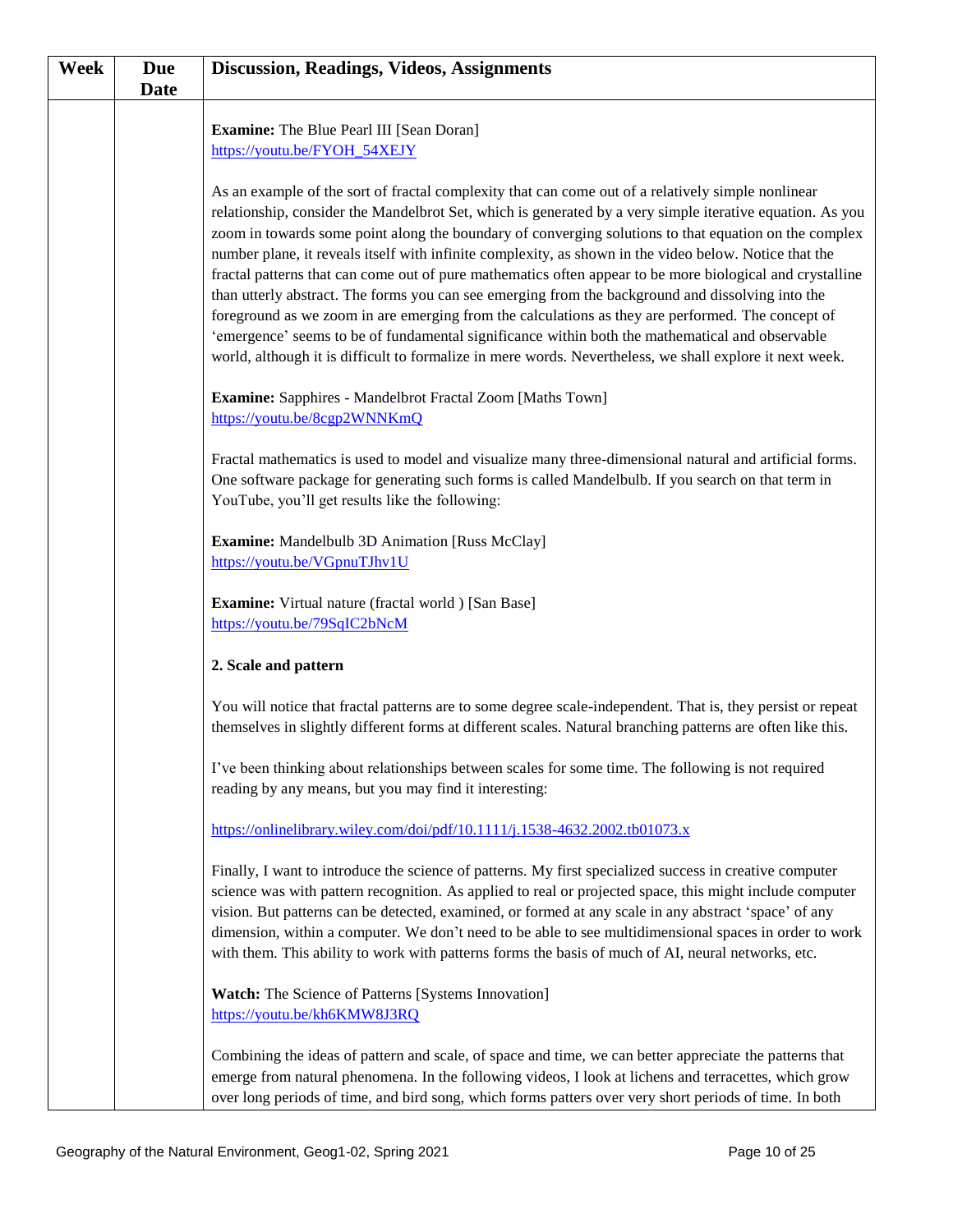| <b>Week</b>    | <b>Due</b><br><b>Date</b> | <b>Discussion, Readings, Videos, Assignments</b>                                                                                                                                                                                                                                                                                                                                                                                                                                                                                                                                                                                                                                |
|----------------|---------------------------|---------------------------------------------------------------------------------------------------------------------------------------------------------------------------------------------------------------------------------------------------------------------------------------------------------------------------------------------------------------------------------------------------------------------------------------------------------------------------------------------------------------------------------------------------------------------------------------------------------------------------------------------------------------------------------|
|                |                           | cases, the scales of activity fall to some extent outside of direct human perception.                                                                                                                                                                                                                                                                                                                                                                                                                                                                                                                                                                                           |
|                |                           | <b>Examine:</b> Pattern formation in Nature 2: lichens and terracettes [Gary Pereira]<br>https://youtu.be/AZ14PyiqM28                                                                                                                                                                                                                                                                                                                                                                                                                                                                                                                                                           |
|                |                           | <b>Examine:</b> Pattern formation in Nature 3: bird song [Gary Pereira]<br>https://youtu.be/UvGue54F4lk                                                                                                                                                                                                                                                                                                                                                                                                                                                                                                                                                                         |
|                | 02/03/21                  | <b>Homework 1:</b>                                                                                                                                                                                                                                                                                                                                                                                                                                                                                                                                                                                                                                                              |
|                |                           | 1. Fractal mathematics can be used to describe forms in space and events in time that operate over a<br>range of scales. Were you ever provided with a description of fractal mathematics in school? Had you<br>heard of fractals before or seen videos of this kind? Why is it easier to describe a leaf or a cloud or a<br>coastline with fractal than with traditional geometry?                                                                                                                                                                                                                                                                                             |
|                |                           | 2. The spatial and temporal (time) scales of human understanding have expanded tremendously as the<br>result of scientific work. I would argue that this capability may help to prevent the eventual extinction of<br>the human species. For example, we could not ever hope to prevent the next asteroid-induced mass<br>extinction unless we understand and go into outer space. We could not hope to defeat the COVID-19<br>virus unless we could analyze and manipulate things at the nanoscale. Please describe some additional<br>examples of how our collective scientific understandings of things that are normally invisible to us help<br>us to survive and thrive.  |
| $\overline{2}$ |                           | <b>Topic: Emergence and evolution</b>                                                                                                                                                                                                                                                                                                                                                                                                                                                                                                                                                                                                                                           |
|                |                           | Watch: Emergence – How Stupid Things Become Smart Together [Kurzgesagt]<br>https://youtu.be/16W7c0mb-rE                                                                                                                                                                                                                                                                                                                                                                                                                                                                                                                                                                         |
|                |                           | Watch: Emergence [Systems Innovation]<br>https://youtu.be/QItTWZc7hKs                                                                                                                                                                                                                                                                                                                                                                                                                                                                                                                                                                                                           |
|                |                           | <b>Watch:</b> Synergies [Systems Innovation]<br>https://youtu.be/rsn5EQoAhUc                                                                                                                                                                                                                                                                                                                                                                                                                                                                                                                                                                                                    |
|                |                           | Regardless of what you think about the ultimate 'reality' of the principles of emergence, it is one of a set<br>of many ideas that encompass contemporary theories of complexity, as applied to the physical world.<br>Evolutionary theory in biology has also discovered many illuminating processes and principles, that ave<br>proven to be useful at ecological and social scales. Indeed, the evolutionary history of the universe itself<br>is the central topic o cosmology. The evolution of the elements in the periodic table is far more involved<br>than you may think. The vast majority appeared hundreds of millions or billions of years after the Big<br>Bang: |
|                |                           | Not required: Where do atoms come from? [Sabine Hossenfelder]<br>https://youtu.be/yszguz5uAW4                                                                                                                                                                                                                                                                                                                                                                                                                                                                                                                                                                                   |
|                |                           | The significance of nonlinear phenomena (that is, most things) cannot be determined by addition and<br>subtraction alone. Imagine bumping into a wall at 1 mile per hour. No big deal. Now imagine doing that                                                                                                                                                                                                                                                                                                                                                                                                                                                                   |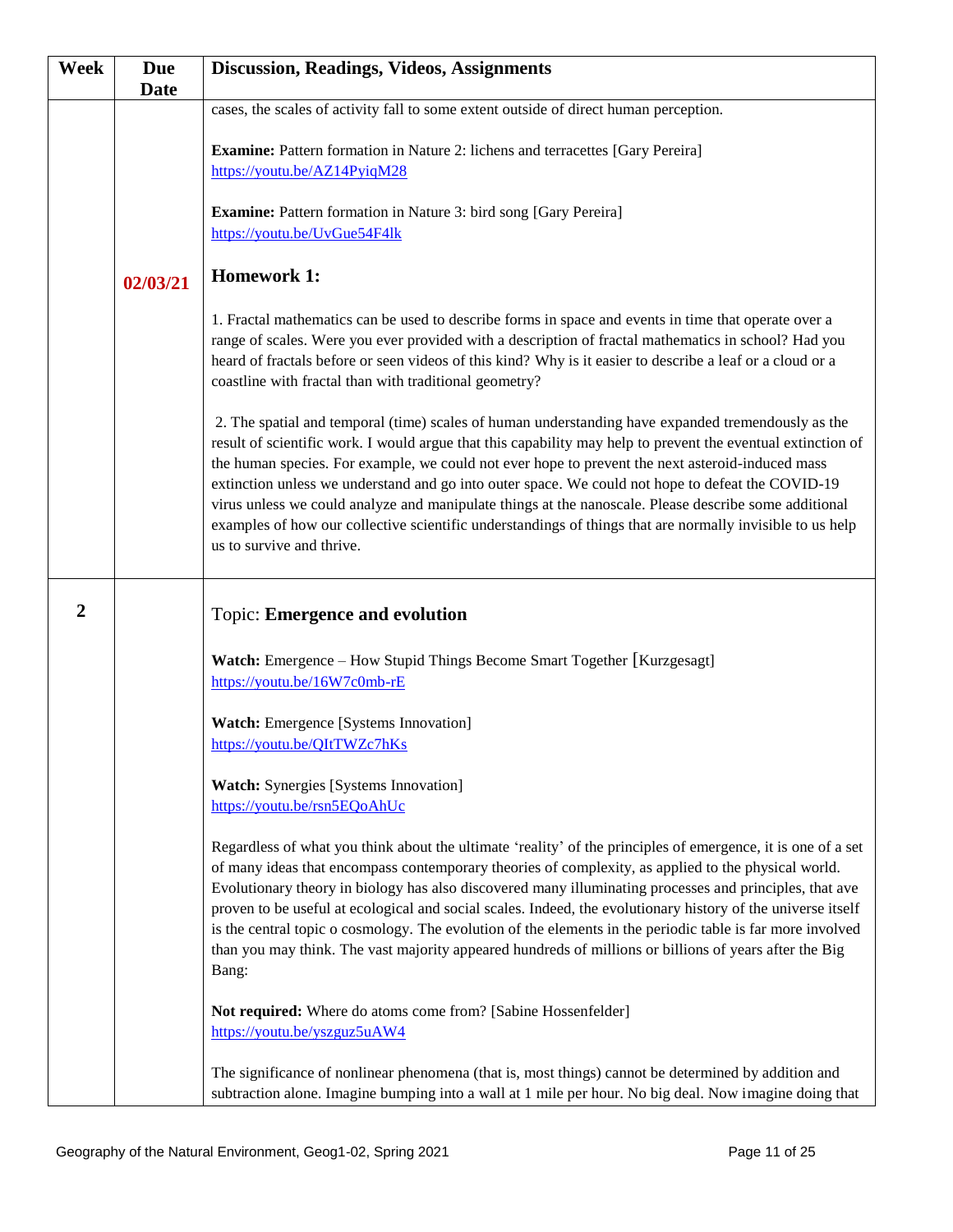| Week | <b>Due</b><br><b>Date</b> | <b>Discussion, Readings, Videos, Assignments</b>                                                                                                                                                                                                                                                                                                                                                                                                                                                                                                                                                                                                                                                                                                                                                                                                                                                                                                            |
|------|---------------------------|-------------------------------------------------------------------------------------------------------------------------------------------------------------------------------------------------------------------------------------------------------------------------------------------------------------------------------------------------------------------------------------------------------------------------------------------------------------------------------------------------------------------------------------------------------------------------------------------------------------------------------------------------------------------------------------------------------------------------------------------------------------------------------------------------------------------------------------------------------------------------------------------------------------------------------------------------------------|
|      |                           | fifty times in a row. It would be kind of silly but still, no big deal. Now imagine bumping into the wall<br>just once, but moving at fifty miles per hour. Obviously, a very different result from doing it fifty times<br>at 1 mph. A great deal of what happens in the real world is not simply additive. The sorts of events that<br>carry the most significance (possibly the only significance) are often very those rare events that are<br>strung out along the long tail of the powerfulness v frequency distribution. These are the events that<br>actually change lives, nations, and civilizations.                                                                                                                                                                                                                                                                                                                                             |
|      |                           | Watch: Long Tail Distributions [Systems Innovation]<br>https://youtu.be/vIp1kY0H0yw                                                                                                                                                                                                                                                                                                                                                                                                                                                                                                                                                                                                                                                                                                                                                                                                                                                                         |
|      |                           | Usually the discussion of solution to our collective vulnerability to powerful events strung out along the<br>tails of event distributions (events like pandemics, floods, earthquakes, etc.) revolves around terms like<br>'resilience' and 'robustness'. However, an argument can be made (through simple observation of nature)<br>that some other principle better characterizes the opposite of fragility: something that people have known<br>about for a long time, but which Nassim Taleb recently termed 'antifragility'.                                                                                                                                                                                                                                                                                                                                                                                                                          |
|      |                           | Watch: Nassim Taleb Explains Antifragility in Under 5 Minutes<br>https://youtu.be/C40zwpdc_yo                                                                                                                                                                                                                                                                                                                                                                                                                                                                                                                                                                                                                                                                                                                                                                                                                                                               |
|      |                           | https://en.wikipedia.org/wiki/Antifragile                                                                                                                                                                                                                                                                                                                                                                                                                                                                                                                                                                                                                                                                                                                                                                                                                                                                                                                   |
|      | 02/10/21                  | <b>Homework 2:</b>                                                                                                                                                                                                                                                                                                                                                                                                                                                                                                                                                                                                                                                                                                                                                                                                                                                                                                                                          |
|      |                           | 1. Describe the concepts of emergence, synergies, and pattern formation, and try to illustrate them in the<br>context of the natural sciences with a few examples.                                                                                                                                                                                                                                                                                                                                                                                                                                                                                                                                                                                                                                                                                                                                                                                          |
|      |                           | 2. What are long-tailed statistical distributions? How might events following a power-law or long-tailed<br>distribution make assumptions of long-term normality nonsensical? In other words, are common<br>statistical terms always meaningful? For example, can the mean of a power-law distribution ever be<br>determined? This is an important point, given the fact that many natural distributions do indeed have<br>very long tails.                                                                                                                                                                                                                                                                                                                                                                                                                                                                                                                 |
|      |                           | 3. What is antifragility? Try to explain how it can be seen as different from resilience or robustness. Why<br>might you think this concept is important in an era of climate change and pandemics?                                                                                                                                                                                                                                                                                                                                                                                                                                                                                                                                                                                                                                                                                                                                                         |
| 3    |                           | <b>Topic: Pandemics</b>                                                                                                                                                                                                                                                                                                                                                                                                                                                                                                                                                                                                                                                                                                                                                                                                                                                                                                                                     |
|      |                           | Throughout the semester, it will be helpful to keep in mind that important agents of change exist at every<br>scale. They can be far smaller or far larger than anything we as human beings can directly perceive.<br>They can occur far more quickly than we could ever have time to respond to, and they can happen far<br>more slowly than we might ever notice within an entire lifetime. The pandemic that we are going<br>through now is a perfect illustration of this point. Each SARS-CoV-2 virus particle is approximately 50–<br>200 nanometers in diameter. Let's say 100 nanometers, typically. That's four orders of magnitude<br>smaller than a millimeter, which is the finest mark that you would typically find on a common ruler. So<br>ten thousand individual virus particles can be lined up between those millimeter marks. Square that<br>number: a hundred million could cover a square millimeter of surface with a single layer. |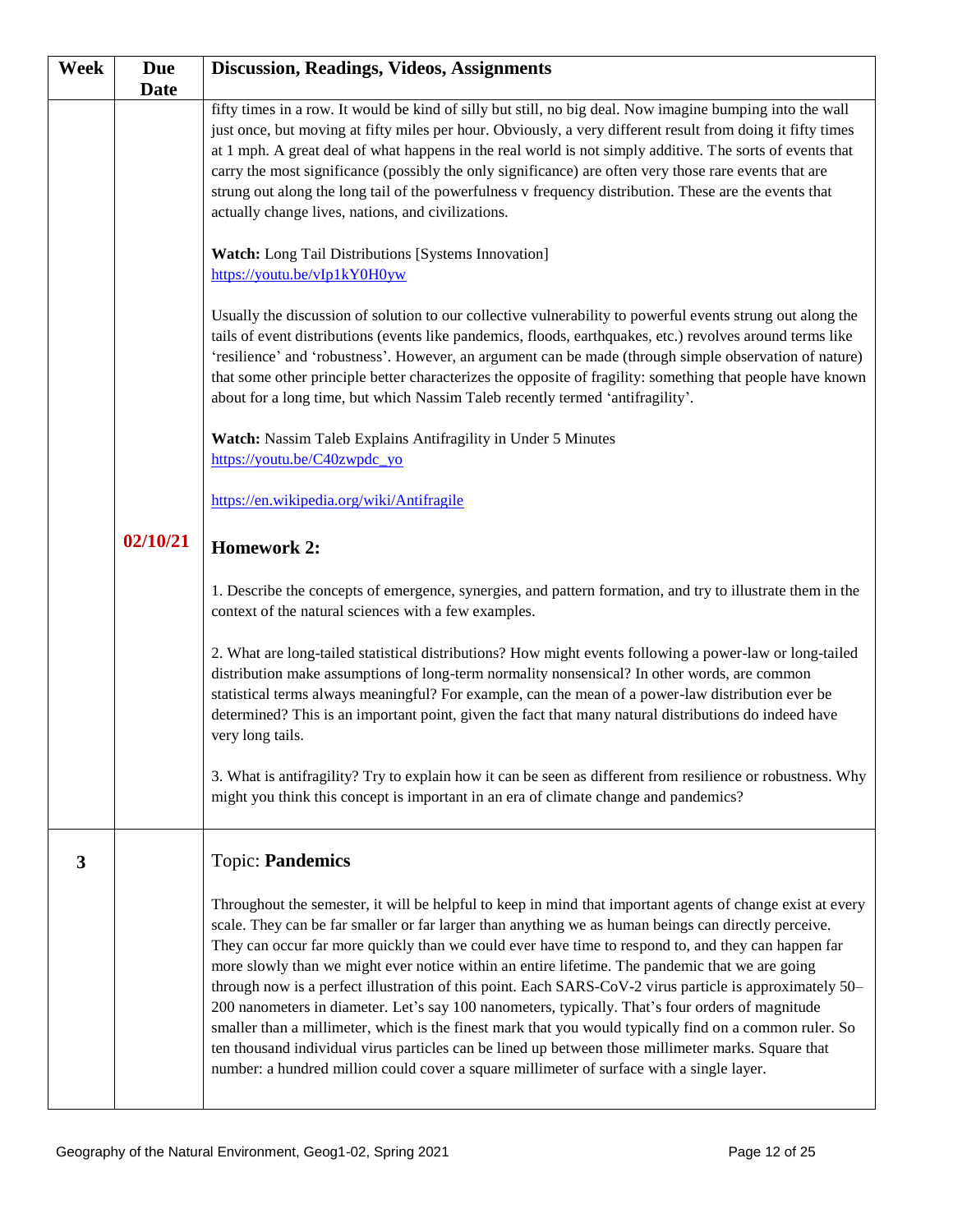| Week | <b>Due</b>  | <b>Discussion, Readings, Videos, Assignments</b>                                                                                                                                                                                                                                                                                                                                                                                                                                                                                                                                                                                                                                                                                                                                                                                                                                                                                                        |
|------|-------------|---------------------------------------------------------------------------------------------------------------------------------------------------------------------------------------------------------------------------------------------------------------------------------------------------------------------------------------------------------------------------------------------------------------------------------------------------------------------------------------------------------------------------------------------------------------------------------------------------------------------------------------------------------------------------------------------------------------------------------------------------------------------------------------------------------------------------------------------------------------------------------------------------------------------------------------------------------|
|      | <b>Date</b> |                                                                                                                                                                                                                                                                                                                                                                                                                                                                                                                                                                                                                                                                                                                                                                                                                                                                                                                                                         |
|      |             | Now think about the surface area of human lung tissue, which is the target. The alveolar surface area of a<br>pair of human lungs varies from 50 to 75 square meters. That huge surface area is possible in such<br>compact volume because (as we've seen last week) lungs like many things in nature are fractal,<br>terminating in hundreds of millions of alveoli for gas exchange. You can imagine the sorts of battles that<br>are being fought at molecular scales upon the vast terrain (from the virus's point of view) of available<br>human lung tissue within a single human being. Now think about the spread of that virus to hundreds of<br>millions, potentially billions of humans everywhere on earth. The point is, don't judge the potential<br>power of any agent of change by its size or by our current awareness of its potentialities. Very few of us<br>were warning anyone about this sort of thing happening here in the US. |
|      |             | My late father-in-law was a professor in China specializing in the diagnosis and treatment of diseases of<br>animals, particularly those that spread to humans (zoonotic diseases). My son is a PhD scientist working<br>on quick field diagnosis of COVID-19 and other diseases, particularly those found in underdeveloped<br>nations. I realize that this is a course in physical geography, but I could make a very good argument that<br>our current situation regarding COVID-19 is a perfectly relevant topic of study here. Hopefully, by the<br>end of the semester, you will all have come to understand some of the many connections between human<br>health, animal welfare, and the natural environment. We'll begin with the basics of spatial epidemiology.                                                                                                                                                                              |
|      |             | Watch: How Pandemics Spread [TED-Ed]<br>https://youtu.be/UG8YbNbdaco                                                                                                                                                                                                                                                                                                                                                                                                                                                                                                                                                                                                                                                                                                                                                                                                                                                                                    |
|      |             | <b>Watch:</b> Spatial Epidemiology & Geography of Disease [The Great Courses Plus]<br>https://youtu.be/-T4VUZmohAo                                                                                                                                                                                                                                                                                                                                                                                                                                                                                                                                                                                                                                                                                                                                                                                                                                      |
|      |             | <b>Examine:</b> Viral Intelligence: What Is Coronavirus? [The Great Courses Plus]<br>https://youtu.be/P2AueO_pcAU                                                                                                                                                                                                                                                                                                                                                                                                                                                                                                                                                                                                                                                                                                                                                                                                                                       |
|      |             | <b>Examine:</b> Introduction to Infectious Diseases: Travel, War, Natural Disasters [The Great Courses Plus]<br>https://youtu.be/sghMinCXX4Y                                                                                                                                                                                                                                                                                                                                                                                                                                                                                                                                                                                                                                                                                                                                                                                                            |
|      |             | <b>Examine:</b> How we conquered the deadly smallpox virus [TED-Ed]<br>https://youtu.be/yqUFy-t4M1Q                                                                                                                                                                                                                                                                                                                                                                                                                                                                                                                                                                                                                                                                                                                                                                                                                                                     |
|      |             | Watch: Why are outbreaks of infectious diseases on the rise? [DW News]<br>https://youtu.be/4J1AqK0ayTE                                                                                                                                                                                                                                                                                                                                                                                                                                                                                                                                                                                                                                                                                                                                                                                                                                                  |
|      |             | Next week begins our more traditional sequence in physical geography, using the textbook in part. I<br>wanted to address these other topics first because it is too easy to assume some sort of false hierarchy,<br>with the biological and ecological sciences and concerns described last, and no mention at all of some of<br>the more helpful recent conceptual tools involving complexity theory. I think the approach I've taken<br>here serves you better.                                                                                                                                                                                                                                                                                                                                                                                                                                                                                       |
|      | 02/17/21    | <b>Homework 3</b> (I expect substantive answers in response to each question):                                                                                                                                                                                                                                                                                                                                                                                                                                                                                                                                                                                                                                                                                                                                                                                                                                                                          |
|      |             | 1. What is spatial epidemiology? Describe the history and current status of this field of science.                                                                                                                                                                                                                                                                                                                                                                                                                                                                                                                                                                                                                                                                                                                                                                                                                                                      |
|      |             | 1. How is a pandemic defined? How do pandemics spread?                                                                                                                                                                                                                                                                                                                                                                                                                                                                                                                                                                                                                                                                                                                                                                                                                                                                                                  |
|      |             | 2. Why are outbreaks of infectious diseases on the rise?                                                                                                                                                                                                                                                                                                                                                                                                                                                                                                                                                                                                                                                                                                                                                                                                                                                                                                |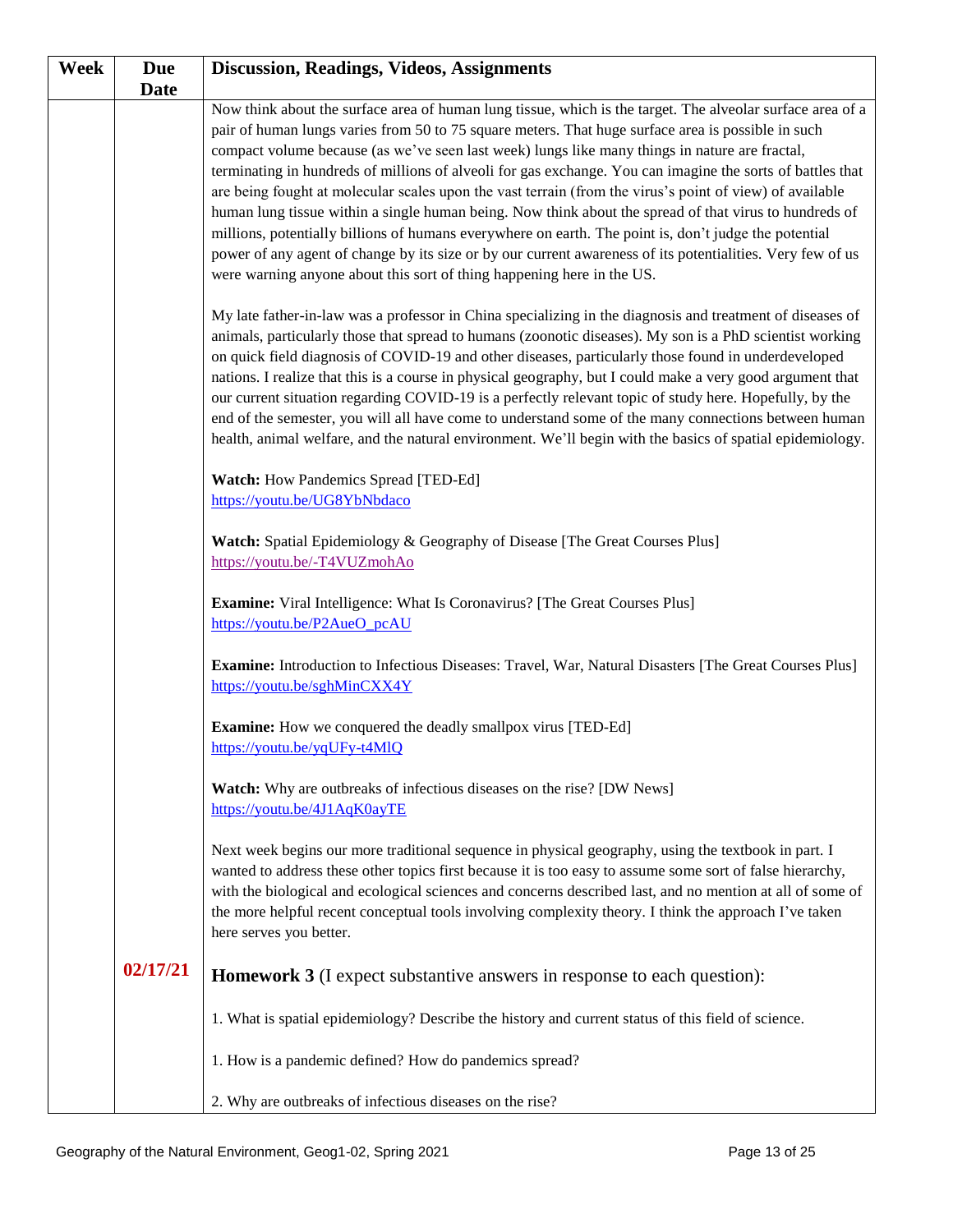| <b>Week</b> | <b>Due</b><br><b>Date</b> | <b>Discussion, Readings, Videos, Assignments</b>                                                                                                                                                                                                                                                                                                                                                                                                                                                                                                                             |
|-------------|---------------------------|------------------------------------------------------------------------------------------------------------------------------------------------------------------------------------------------------------------------------------------------------------------------------------------------------------------------------------------------------------------------------------------------------------------------------------------------------------------------------------------------------------------------------------------------------------------------------|
| 4           |                           | <b>Topic:</b> Energy                                                                                                                                                                                                                                                                                                                                                                                                                                                                                                                                                         |
|             |                           | Watch: A guide to the energy of the Earth<br>https://youtu.be/fHztd6k5ZXY<br>Access the text Fundamentals of Physical Geography<br>http://www.physicalgeography.net/fundamentals/contents.html<br>Read CHAPTER 6: Energy and Matter                                                                                                                                                                                                                                                                                                                                          |
|             |                           | Each chapter of the online text <b>Fundamentals of Physical Geography</b> includes a Study Guide page. At<br>the bottom of each Study Guide page is a list of Essay Questions. Responses to questions from the book<br>may be partially copied and pasted from the text, but most of the writing should be your own. Take your<br>answers, at least in part, from the section of that chapter that discusses the topic at hand. Do NOT take<br>them from the summary of the chapter. Use your own words most of the time, and incorporate what you<br>learn from the videos. |
|             | 02/24/21                  | <b>Homework 4:</b>                                                                                                                                                                                                                                                                                                                                                                                                                                                                                                                                                           |
|             |                           | 1. Describe some internal and external sources of energy for the Earth.                                                                                                                                                                                                                                                                                                                                                                                                                                                                                                      |
|             |                           | Chapter 6 Essay Questions 3, 4, 5, 6, 7, 9, 10, 11, 12:                                                                                                                                                                                                                                                                                                                                                                                                                                                                                                                      |
|             |                           | 6.3. How do the three mechanisms of conduction, convection and radiation move energy from one place<br>to another?                                                                                                                                                                                                                                                                                                                                                                                                                                                           |
|             |                           | 6.4. Outline the three laws of thermodynamics.                                                                                                                                                                                                                                                                                                                                                                                                                                                                                                                               |
|             |                           | 6.5. What is radiation? How is it created? What factors determine its quantity and quality?                                                                                                                                                                                                                                                                                                                                                                                                                                                                                  |
|             |                           | 6.6. Define the Stefan-Boltzmann Law. What does it describe?                                                                                                                                                                                                                                                                                                                                                                                                                                                                                                                 |
|             |                           | 6.7. Define Wien's Law. What does it describe?                                                                                                                                                                                                                                                                                                                                                                                                                                                                                                                               |
|             |                           | 6.9. How does the Sun create the energy that drives most systems on the Earth?                                                                                                                                                                                                                                                                                                                                                                                                                                                                                               |
|             |                           | 6.10. How does the tilt of the Earth's axis influence the annual solar insolation received at a site located<br>at 50 degrees North latitude?                                                                                                                                                                                                                                                                                                                                                                                                                                |
|             |                           | 6.11. What influence does Earth rotation have on solar insolation received at the equator?                                                                                                                                                                                                                                                                                                                                                                                                                                                                                   |
|             |                           | 6.12. How does angle of incidence control the intensity of solar radiation received at the Earth's surface?                                                                                                                                                                                                                                                                                                                                                                                                                                                                  |
|             |                           |                                                                                                                                                                                                                                                                                                                                                                                                                                                                                                                                                                              |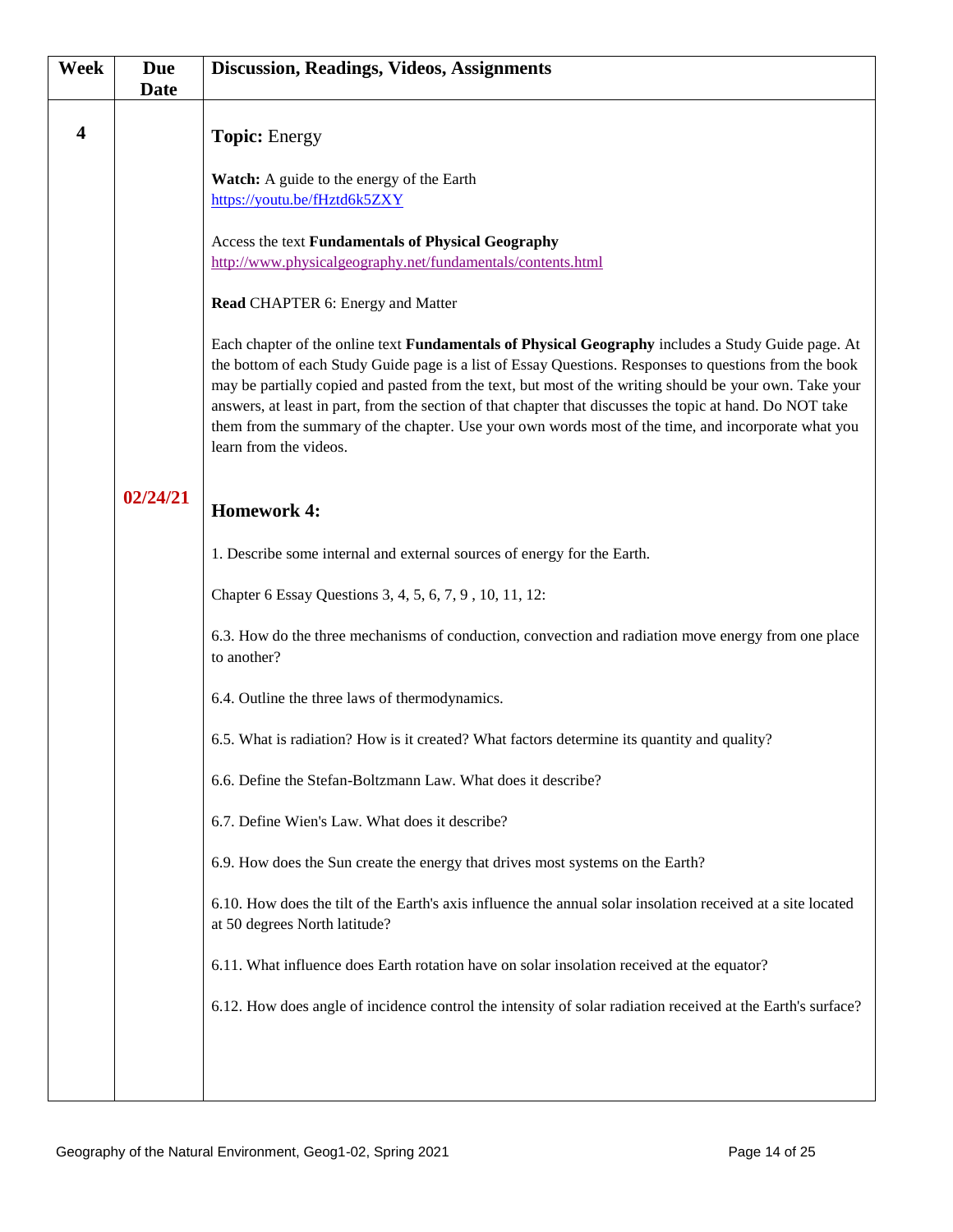| <b>Week</b> | <b>Due</b><br><b>Date</b> | <b>Discussion, Readings, Videos, Assignments</b>                                                                                                                                                                      |
|-------------|---------------------------|-----------------------------------------------------------------------------------------------------------------------------------------------------------------------------------------------------------------------|
| 5           |                           | <b>Topic: The Atmosphere</b>                                                                                                                                                                                          |
|             |                           | Watch: Careers In Atmospheric Science                                                                                                                                                                                 |
|             |                           | https://youtu.be/Fk-uqrXkkG8                                                                                                                                                                                          |
|             |                           | Access the text Fundamentals of Physical Geography<br>http://www.physicalgeography.net/fundamentals/contents.html                                                                                                     |
|             |                           | <b>Read CHAPTER 7: Introduction to the Atmosphere</b>                                                                                                                                                                 |
|             | 03/03/21                  | <b>Homework 5:</b>                                                                                                                                                                                                    |
|             |                           | 1. Describe the sort of careers in atmospheric science from in the video that you find most interesting.                                                                                                              |
|             |                           | Chapter 7 Essay Questions 3, 4, 5, 6, 7                                                                                                                                                                               |
|             |                           | 7.3. Why is ozone important for life on Earth? Where is it found and how is it formed? How is human<br>activity influencing this important atmospheric gas?                                                           |
|             |                           | 7.4. How is the incoming shortwave solar radiation from the Sun modified by the atmosphere and the<br>Earth's surface?                                                                                                |
|             |                           | 7.5. Describe the difference between the following two terms: heat and temperature.                                                                                                                                   |
|             |                           | 7.6. Describe the shortwave radiation cascade as it relates to the Earth's energy balance.                                                                                                                            |
|             |                           | 7.7. Discuss how the Greenhouse Effect works. How has human activity over the last few centuries<br>enhanced this natural process? How will global warming change the environment of the Earth?                       |
| 6           |                           | <b>Topic: The Atmosphere</b>                                                                                                                                                                                          |
|             |                           | Watch: Water Vapor Fuels Hurricane<br>https://ca.pbslearningmedia.org/resource/nves.sci.earth.hurricane/water-vapor-fuels-hurricanes/                                                                                 |
|             |                           | Watch: NOVA: Earth From Space   Monitoring Earth's Water Vapor<br>https://ca.pbslearningmedia.org/resource/nves.sci.earth.vapor/monitoring-earths-water-vapor                                                         |
|             | 03/10/21                  | Homework 6:                                                                                                                                                                                                           |
|             |                           | 1. What is the primary function of the Aqua satellite? How does it monitor the production of water<br>vapor?                                                                                                          |
|             |                           | 4. What is a geostationary orbit? Why do you think it would be useful to have a satellite remain in orbit<br>over one point on Earth? Why do scientists combine data from multiple satellites in geostationary orbit? |
|             |                           | 5. Explain how topography, latitude, and other factors combine to change the impact of water vapor                                                                                                                    |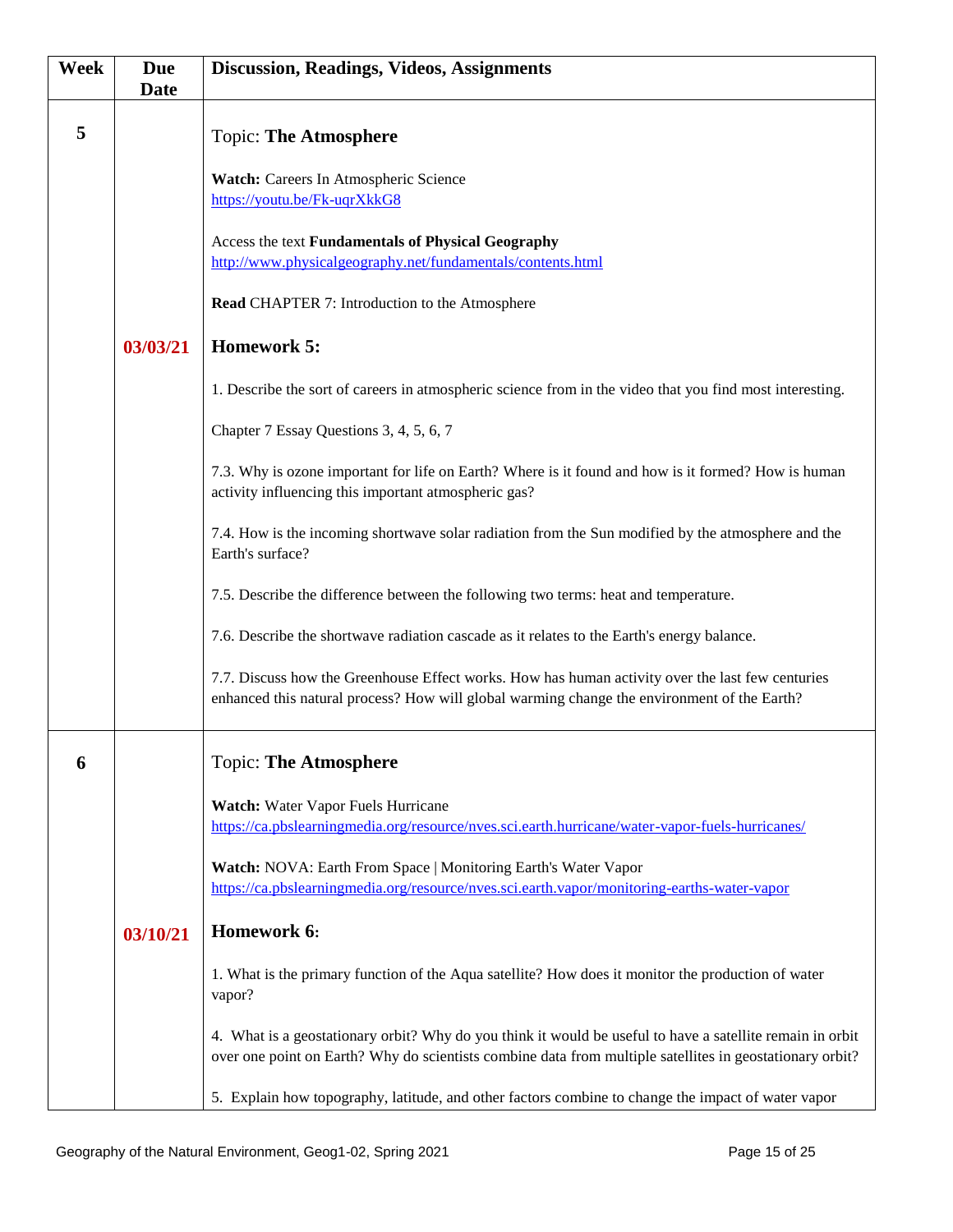| Week | <b>Due</b>  | <b>Discussion, Readings, Videos, Assignments</b>                                                                                                                                                                                                                                               |
|------|-------------|------------------------------------------------------------------------------------------------------------------------------------------------------------------------------------------------------------------------------------------------------------------------------------------------|
|      | <b>Date</b> |                                                                                                                                                                                                                                                                                                |
|      |             | regionally, as described in the video.                                                                                                                                                                                                                                                         |
|      |             | Chapter 7 Essay Questions 10, 13                                                                                                                                                                                                                                                               |
|      |             | 7.10. What is a hurricane? Where, when and why does it form? How is global warming likely to<br>influence hurricane intensity and frequency?                                                                                                                                                   |
|      |             | 7.13. Discuss the formation and characteristics of the various types of thunderstorms (see also the<br>videos).                                                                                                                                                                                |
| 7    |             | <b>Topic: Climate</b>                                                                                                                                                                                                                                                                          |
|      |             | Climate is obviously an issue of central concern, and it is important to get an adequate understanding of<br>the totality of nature involved: it's not just the atmosphere. I'm likely to have a few things to sat in<br>announcements, since our changing climate is never far from the news. |
|      |             | Watch: NOVA: Extreme Ice   Ice-Core Record of Climate                                                                                                                                                                                                                                          |
|      |             | https://ca.pbslearningmedia.org/resource/nvei.sci.earth.climate/ice-core-record-of-climate/                                                                                                                                                                                                    |
|      |             | Watch: NASA   The Ocean: A Driving Force for Weather and Climate<br>https://youtu.be/6vgvTeuoDWY                                                                                                                                                                                               |
|      |             | Watch: What is a Climate Model?<br>https://youtu.be/bkcrH9tYv8g                                                                                                                                                                                                                                |
|      |             | Watch: Why It's Usually Hotter In A City [NPR]<br>https://youtu.be/Y-bVwPRy_no                                                                                                                                                                                                                 |
|      | 03/17/21    | <b>Homework 7:</b>                                                                                                                                                                                                                                                                             |
|      |             | 1. What is an ice core? Why is it useful?                                                                                                                                                                                                                                                      |
|      |             | 3. What precisely is the relationship between greenhouse gases, global temperatures, and sea level?                                                                                                                                                                                            |
|      |             | 4. Why are the oceans a driving force for weather and climate?                                                                                                                                                                                                                                 |
|      |             | 5. How do climate models work?                                                                                                                                                                                                                                                                 |
|      |             | Chapter 7 Essay Questions 15, 21                                                                                                                                                                                                                                                               |
|      |             | 7.15. What factors are responsible for the altered micro-climate of urban areas?                                                                                                                                                                                                               |
|      |             | 7.21. Why do urban areas have more energy available for the creation of sensible heat than rural areas?                                                                                                                                                                                        |
|      |             |                                                                                                                                                                                                                                                                                                |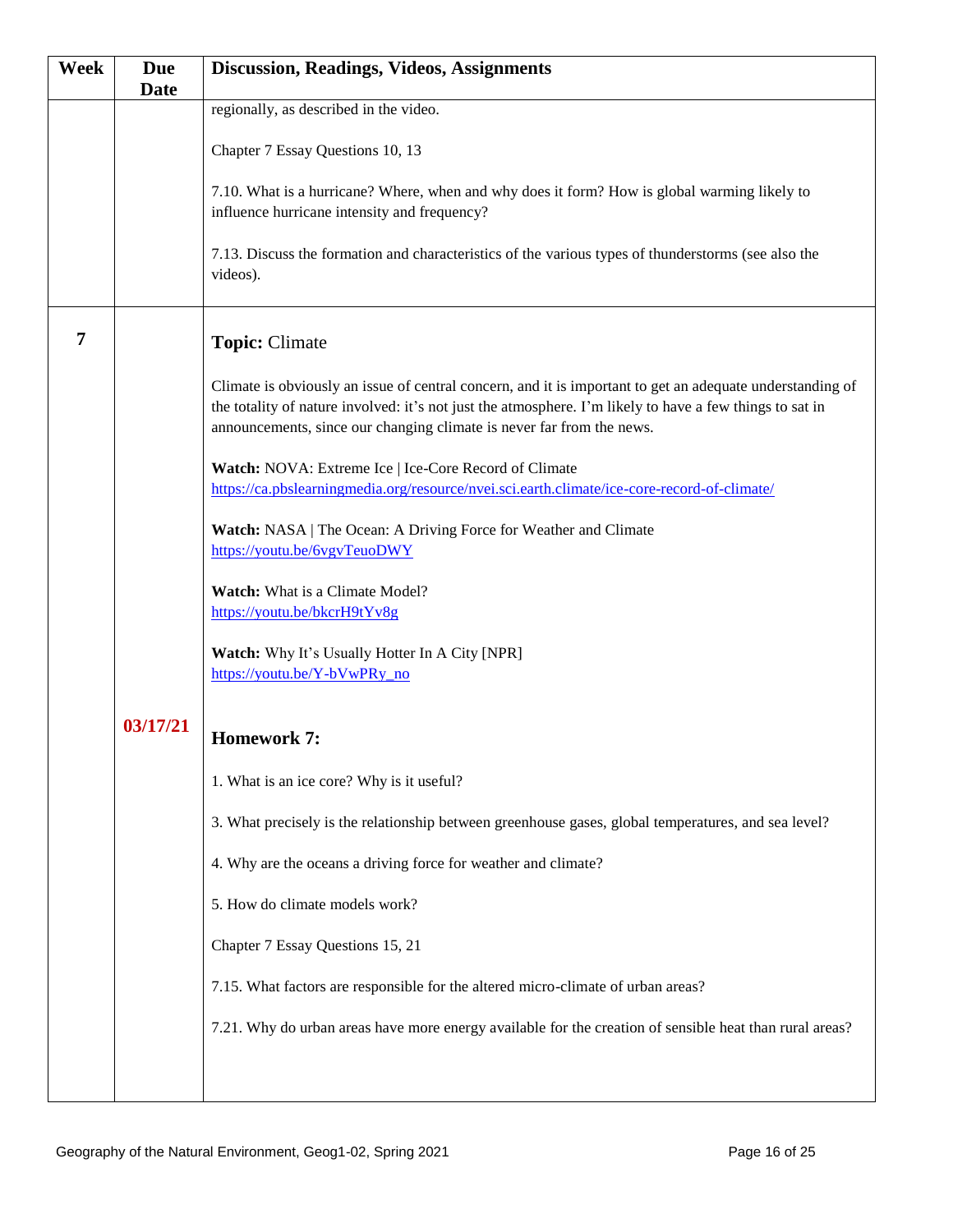| <b>Week</b> | <b>Due</b><br><b>Date</b> | <b>Discussion, Readings, Videos, Assignments</b>                                                                                                                                                                                                                                                                                                                                                                                                                                                                        |
|-------------|---------------------------|-------------------------------------------------------------------------------------------------------------------------------------------------------------------------------------------------------------------------------------------------------------------------------------------------------------------------------------------------------------------------------------------------------------------------------------------------------------------------------------------------------------------------|
| 8           |                           | Topic: The Hydrosphere                                                                                                                                                                                                                                                                                                                                                                                                                                                                                                  |
|             |                           | I worked for a couple of years for the National Operational Hydrologic Remote Sensing Center, or<br>NOHRSC:                                                                                                                                                                                                                                                                                                                                                                                                             |
|             |                           | https://www.nohrsc.noaa.gov                                                                                                                                                                                                                                                                                                                                                                                                                                                                                             |
|             |                           | NOHRSC is NOAA's "source for snow information" and other hydrological data products and models.<br>Every winter day, several satellite datasets are downloaded to this facility and analyzed, and by evening<br>a variety of maps and graphs are generated and uploaded onto the Internet for use by regional<br>hydrological agencies, businesses, and others to inform their own work and decisions.                                                                                                                  |
|             |                           | One important variable that has to be mapped is called 'snow water equivalent', or SWE: the liquid<br>water equivalent of a given volume of snow. This can be checked on the ground at various points using<br>automated 'snow pillows' and other devices, but it can also be checked from above. NOAA pilots run<br>low altitude flight-lines over snow with instruments that estimate SWE by measuring the degree to<br>which the natural radioactivity of the ground beneath is dampened, or attenuated by the snow. |
|             |                           | Watch: The Water Cycle<br>https://youtu.be/al-do-HGuIk                                                                                                                                                                                                                                                                                                                                                                                                                                                                  |
|             |                           | <b>Watch:</b> Is the world's fresh water supply running out?<br>https://youtu.be/iVcTQdOJMMw                                                                                                                                                                                                                                                                                                                                                                                                                            |
|             |                           | <b>Watch:</b> Water Resource Management<br>https://youtu.be/odngssDFMrU                                                                                                                                                                                                                                                                                                                                                                                                                                                 |
|             |                           | Examine: Calaveras Reservoir [Gary Pereira]<br>https://youtu.be/_EqehbxjfUk                                                                                                                                                                                                                                                                                                                                                                                                                                             |
|             |                           | I may have more to say about projects like the Three Gorges Dam in eth announcements; here is a taste<br>of what it's like there, from a visitor's point of view (me).                                                                                                                                                                                                                                                                                                                                                  |
|             |                           | <b>Examine:</b> The Three Gorges Dam [Gary Pereira]<br>https://youtu.be/pPKV GTI4gk                                                                                                                                                                                                                                                                                                                                                                                                                                     |
|             |                           | <b>Examine:</b> The Three Gorges [Gary Pereira]<br>https://youtu.be/yQ7lrqE bKU                                                                                                                                                                                                                                                                                                                                                                                                                                         |
|             | 03/24/21                  | <b>Homework 8:</b>                                                                                                                                                                                                                                                                                                                                                                                                                                                                                                      |
|             |                           | 1. Is the world's fresh water supply running out? Try to be geographically specific.                                                                                                                                                                                                                                                                                                                                                                                                                                    |
|             |                           | 2. What is an aquifer? What is the current state of aquifers around the world?                                                                                                                                                                                                                                                                                                                                                                                                                                          |
|             |                           | 3. What are some of the careers described in the video on water resources management?                                                                                                                                                                                                                                                                                                                                                                                                                                   |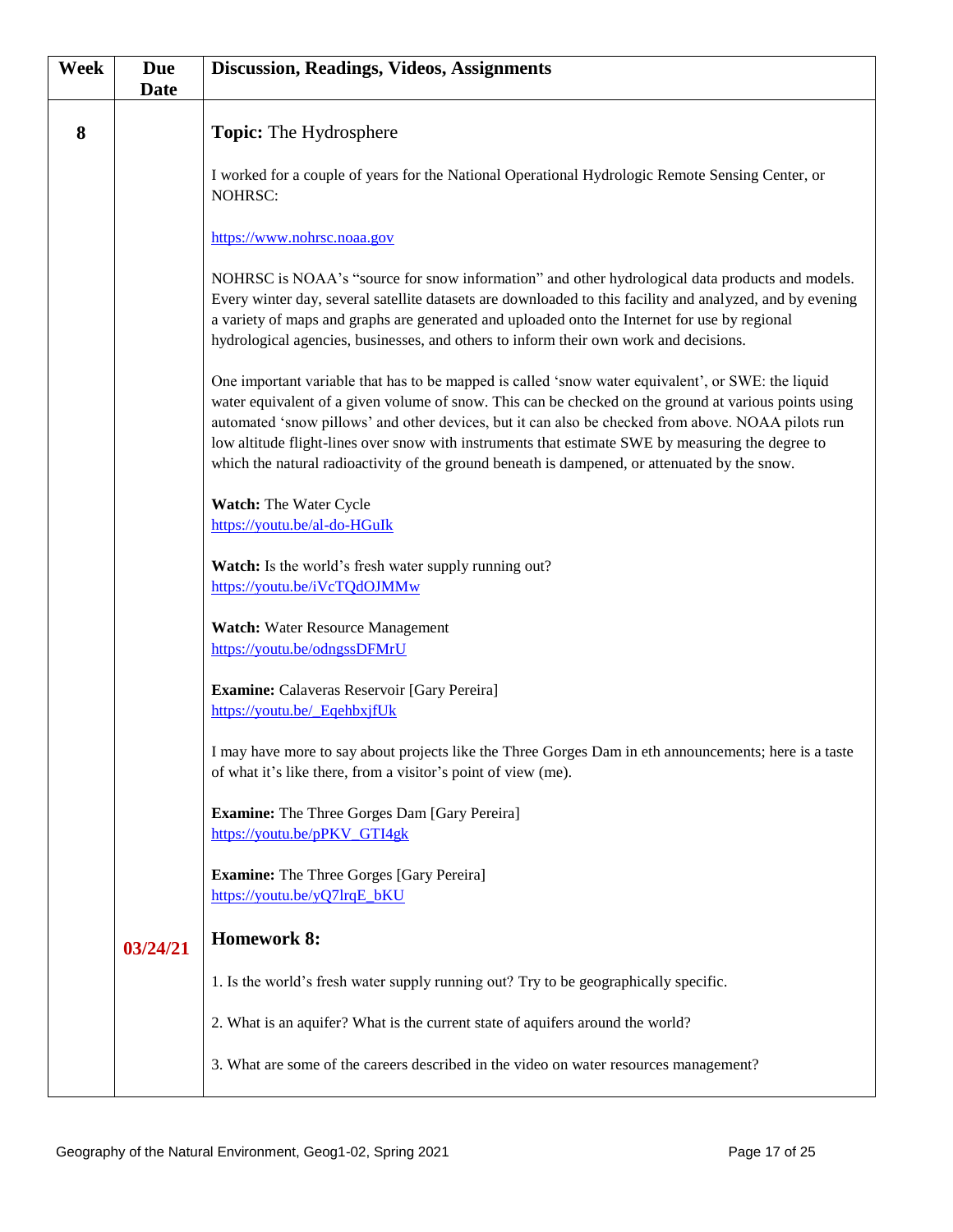| Week | <b>Due</b>  | <b>Discussion, Readings, Videos, Assignments</b>                                                                                                                                                                                                  |
|------|-------------|---------------------------------------------------------------------------------------------------------------------------------------------------------------------------------------------------------------------------------------------------|
|      | <b>Date</b> |                                                                                                                                                                                                                                                   |
|      |             | 4. Why was the new Calaveras Reservoir Dam designed to safely hold up to four times as much water as                                                                                                                                              |
|      |             | it is currently holding, other than for seismic reasons? (see video)                                                                                                                                                                              |
|      |             | Access the text Fundamentals of Physical Geography                                                                                                                                                                                                |
|      |             | http://www.physicalgeography.net/fundamentals/contents.html                                                                                                                                                                                       |
|      |             |                                                                                                                                                                                                                                                   |
|      |             | Read CHAPTER 8: Introduction to the Hydrosphere                                                                                                                                                                                                   |
|      |             | Chapter 8 Essay Questions 1, 3, 4, 7, 10, 12                                                                                                                                                                                                      |
|      |             | 8.1. What is streamflow? How can it be expressed in a mathematical model? Describe the effect of an                                                                                                                                               |
|      |             | intense 1 hour storm on streamflow over 24 hours using a hydrograph.                                                                                                                                                                              |
|      |             | 8.3. Discuss the movement of water into soils. How and why does infiltration vary with time?                                                                                                                                                      |
|      |             | 8.4. Why does runoff occur?                                                                                                                                                                                                                       |
|      |             | 8.7. Describe the mathematical equation used to model stream discharge.                                                                                                                                                                           |
|      |             | 8.10. What is potential evapotranspiration and how does it differ from actual evapotranspiration? What<br>factors control the rate at which water leaves the Earth's surface by way of evaporation and<br>transpiration?                          |
|      |             | 8.12. Explain how relative humidity is measured.                                                                                                                                                                                                  |
| 9    | 03/31/21    | <b>Recess</b>                                                                                                                                                                                                                                     |
| 10   |             | <b>Topic: Sense and Representation; Endeavors in Science</b>                                                                                                                                                                                      |
|      |             | I'd like to concentrate this week on some of the most important technologies currently available to<br>understand and monitor the health of the Earth's atmosphere, oceans, polar regions, forests, cropland,<br>urban areas the list is endless. |
|      |             | Watch: What is Remote Sensing?                                                                                                                                                                                                                    |
|      |             | https://youtu.be/xIsUP1Ds5Pg                                                                                                                                                                                                                      |
|      |             | Watch: How Does LiDAR Remote Sensing Work? Light Detection and Ranging<br>https://youtu.be/EYbhNSUnIdU                                                                                                                                            |
|      |             | Watch: Satellite Remote Sensing for Environmental Protection<br>https://youtu.be/aKfsh2NAuR8                                                                                                                                                      |
|      | 04/07/21    | <b>Homework 9:</b>                                                                                                                                                                                                                                |
|      |             | 1. What is remote sensing? What types of remote sensing instruments have been developed to monitor                                                                                                                                                |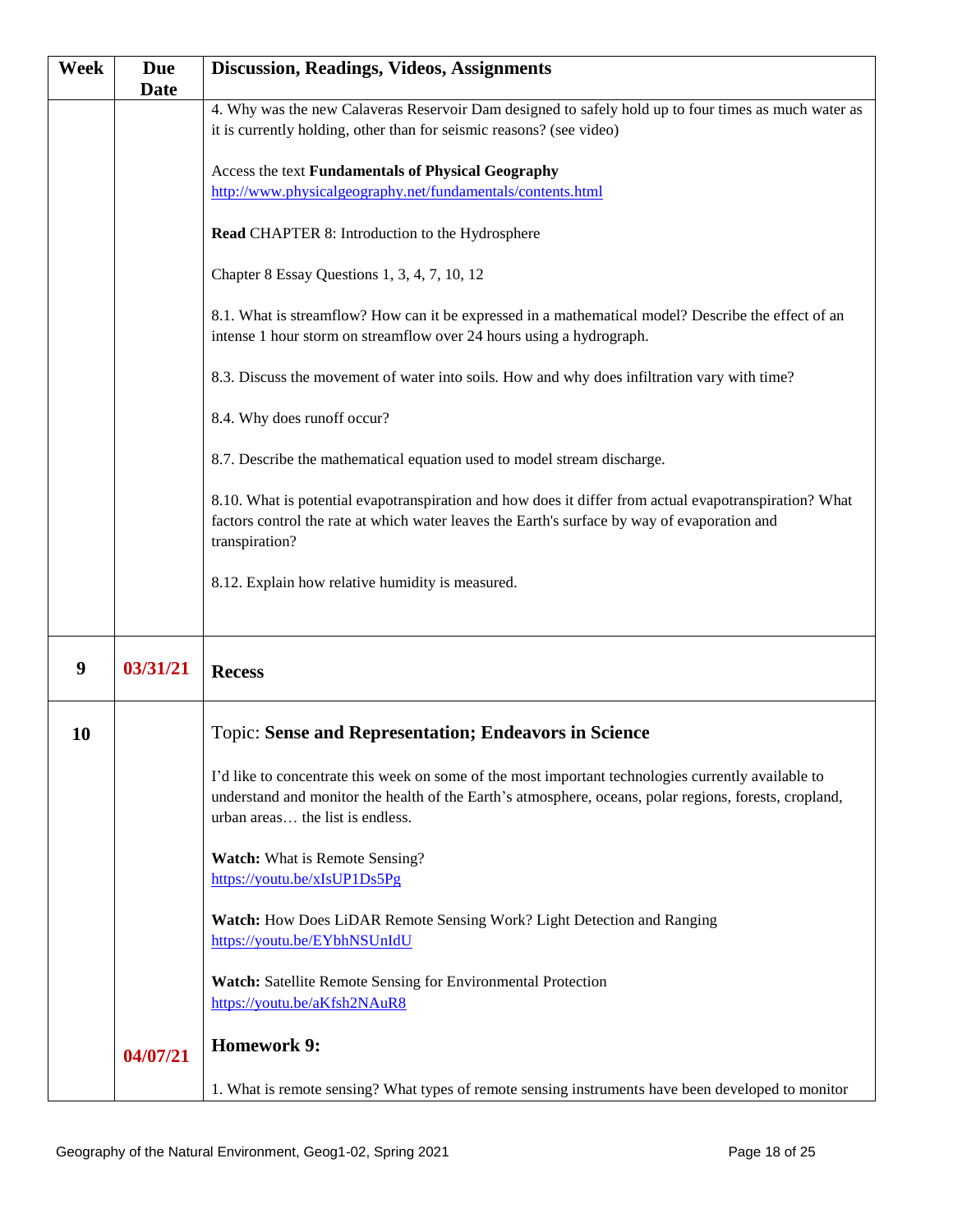| Week | <b>Due</b>  | <b>Discussion, Readings, Videos, Assignments</b>                                                                                                                                                                                                                                                                                                                                                                                                                                                                                                                                                                                                                                         |
|------|-------------|------------------------------------------------------------------------------------------------------------------------------------------------------------------------------------------------------------------------------------------------------------------------------------------------------------------------------------------------------------------------------------------------------------------------------------------------------------------------------------------------------------------------------------------------------------------------------------------------------------------------------------------------------------------------------------------|
|      | <b>Date</b> |                                                                                                                                                                                                                                                                                                                                                                                                                                                                                                                                                                                                                                                                                          |
|      |             | the Earth? What sorts of things do they measure?                                                                                                                                                                                                                                                                                                                                                                                                                                                                                                                                                                                                                                         |
|      |             | 2. How Does LiDAR Remote Sensing Work?                                                                                                                                                                                                                                                                                                                                                                                                                                                                                                                                                                                                                                                   |
|      |             | 3. Describe some of the ways satellites are being used to observe and characterize the world's<br>environments.                                                                                                                                                                                                                                                                                                                                                                                                                                                                                                                                                                          |
|      |             | 4. Look through the many pages of videos available at the following Public Television website:                                                                                                                                                                                                                                                                                                                                                                                                                                                                                                                                                                                           |
|      |             | http://ww2.kged.org/quest/tag/tag-video/                                                                                                                                                                                                                                                                                                                                                                                                                                                                                                                                                                                                                                                 |
|      |             | Use the 'next page' button at the bottom of each page to access additional pages. Choose any four<br>videos, and write a summary and discussion of what you found most interesting about each of them, as<br>well as any questions they bring to mind. Indicate the title of each video as subheadings. Make sure to<br>look through a few pages before making your selections. Don't just stick with the first couple of pages.<br>Each summary should cover half a page, full page easily.                                                                                                                                                                                             |
| 11   |             | <b>Topic:</b> The Biosphere                                                                                                                                                                                                                                                                                                                                                                                                                                                                                                                                                                                                                                                              |
|      |             | Watch: Plants Affect the Atmosphere                                                                                                                                                                                                                                                                                                                                                                                                                                                                                                                                                                                                                                                      |
|      |             | https://ca.pbslearningmedia.org/resource/nves.sci.earth.atmosphere/plants-affect-the-atmosphere/                                                                                                                                                                                                                                                                                                                                                                                                                                                                                                                                                                                         |
|      |             | Read CHAPTER 9: Introduction to the Biosphere                                                                                                                                                                                                                                                                                                                                                                                                                                                                                                                                                                                                                                            |
|      |             | Most life on Earth gets its energy from the sun, either directly or indirectly, via an evolved set of<br>processes called photosynthesis and respiration. Carbon dioxide is required, and water and oxygen are<br>released, globally, on a massive scale. Living things therefore are key determinants of just how much<br>carbon is in the atmosphere, and so they are largely responsible for the sort of climate that has evolved<br>on this planet. In order to fully understand climate, we have to understand life. We can change the<br>direction that the world climate takes in the future, one way or another, depending on how well we<br>understand and treat living things. |
|      | 04/14/21    | <b>Homework 10:</b>                                                                                                                                                                                                                                                                                                                                                                                                                                                                                                                                                                                                                                                                      |
|      |             | 1. What primary components of Earth's atmosphere do plants modify through photosynthesis and<br>respiration?                                                                                                                                                                                                                                                                                                                                                                                                                                                                                                                                                                             |
|      |             | 2. How do photosynthesis and respiration relate to one another?                                                                                                                                                                                                                                                                                                                                                                                                                                                                                                                                                                                                                          |
|      |             | 3. How have plants contributed to making Earth a habitable planet?                                                                                                                                                                                                                                                                                                                                                                                                                                                                                                                                                                                                                       |
|      |             | 4. Describe how Earth's atmosphere changes over the course of 24 hours.                                                                                                                                                                                                                                                                                                                                                                                                                                                                                                                                                                                                                  |
|      |             | 5. Why does the Amazon rainforest have such a dramatic impact on the atmosphere?                                                                                                                                                                                                                                                                                                                                                                                                                                                                                                                                                                                                         |
|      |             | Chapter 9 Essay Questions 2, 3, 5, 9, 10                                                                                                                                                                                                                                                                                                                                                                                                                                                                                                                                                                                                                                                 |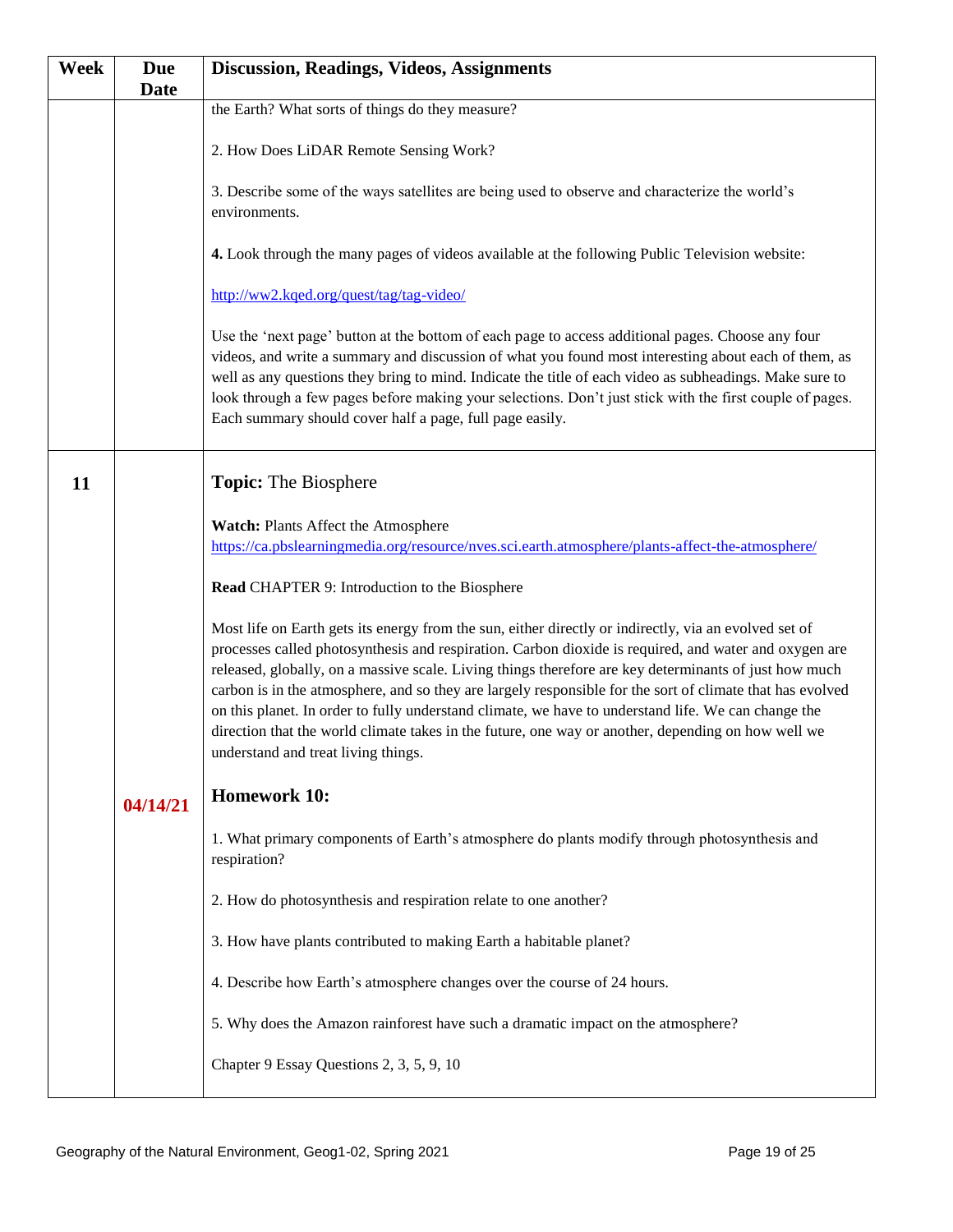| <b>Week</b> | <b>Due</b>  | <b>Discussion, Readings, Videos, Assignments</b>                                                                                                                                                                                                                                                                                                                         |
|-------------|-------------|--------------------------------------------------------------------------------------------------------------------------------------------------------------------------------------------------------------------------------------------------------------------------------------------------------------------------------------------------------------------------|
|             | <b>Date</b> |                                                                                                                                                                                                                                                                                                                                                                          |
|             |             | 9.2. Compare and contrast the function and structure of the grazing and detritus food chain.                                                                                                                                                                                                                                                                             |
|             |             | 9.3. What is an ecosystem? How does it differ from a community? What are some of its important<br>components?                                                                                                                                                                                                                                                            |
|             |             | 9.5. Explain in detail how energy moves through the grazing food chain and the detritus food chain.<br>Also, discuss how these food chains are related to each other and are necessary for the cycling of<br>nutrients in an ecosystem.                                                                                                                                  |
|             |             | 9.9. What are some of the major components of ecosystems? How are these components related to each<br>other?                                                                                                                                                                                                                                                             |
|             |             | 9.10. Describe how energy flows through ecosystems.                                                                                                                                                                                                                                                                                                                      |
| 12          |             | <b>Topic:</b> The Biosphere                                                                                                                                                                                                                                                                                                                                              |
|             |             | Read CHAPTER 9: Introduction to the Biosphere                                                                                                                                                                                                                                                                                                                            |
|             |             | Watch: NOVA: Earth From Space   Lightning Produces Nitrates<br>https://ca.pbslearningmedia.org/resource/nves.sci.earth.nitrate/lightning-produces-nitrates/                                                                                                                                                                                                              |
|             |             | Besides a source of energy and water, life depends on the presence of a few other elements, particularly<br>nitrogen. Most living things cannot get this nitrogen directly from the air; they get it indirectly from<br>specialized microbes, as well as from lightning. Another direct link between the biosphere and the<br>atmosphere that most of us are unaware of. |
|             | 04/21/21    | <b>Homework 11:</b>                                                                                                                                                                                                                                                                                                                                                      |
|             |             | 1. On average, how many lightning strikes occur on Earth each second?                                                                                                                                                                                                                                                                                                    |
|             |             | 2. How does lightning produce nitrate?                                                                                                                                                                                                                                                                                                                                   |
|             |             | 3. Why is nitrate important for living things?                                                                                                                                                                                                                                                                                                                           |
|             |             | 4. How does nitrate produced in clouds end up in human bodies?                                                                                                                                                                                                                                                                                                           |
|             |             | Chapter 9 Essay Questions 11, 14, 4:                                                                                                                                                                                                                                                                                                                                     |
|             |             | 9.11. Discuss the term dispersal. Include in your answer an explanation of why organisms want to<br>disperse, and how organisms accomplish this life-cycle strategy.                                                                                                                                                                                                     |
|             |             | 9.14. Compare and contrast the characteristics (climate, plant types, animal life, soil types, etc.) of the<br>following biomes: Tundra, Temperate Deciduous Forest, Desert, and Tropical Rainforest.                                                                                                                                                                    |
|             |             | 9.4. Evolution describes the process by which species come to possess adaptations. In an essay, describe<br>how evolution works through natural selection, spatial isolation, and gene mutation.                                                                                                                                                                         |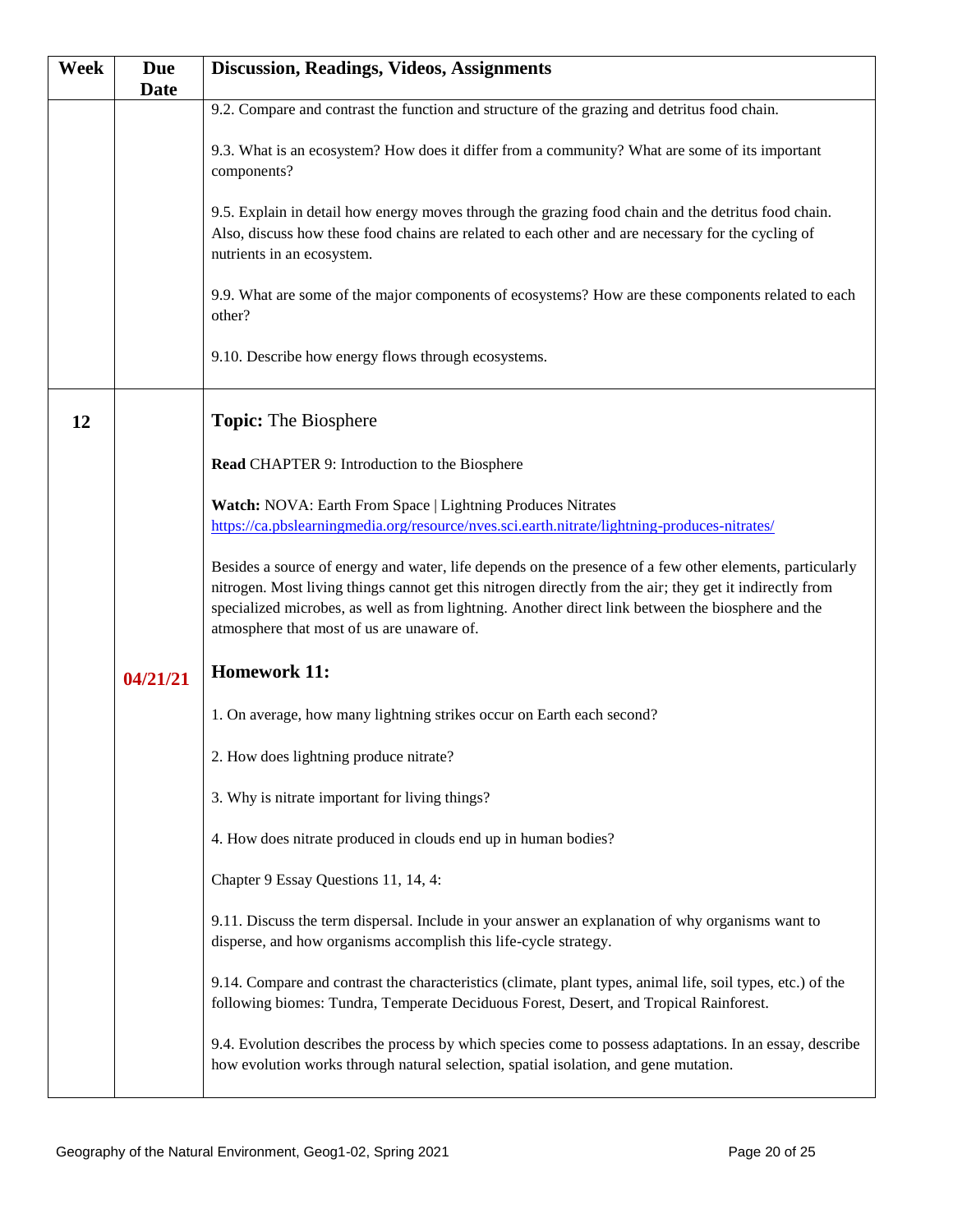| Week | <b>Due</b><br><b>Date</b> | <b>Discussion, Readings, Videos, Assignments</b>                                                                                                                                                                                                                                                                                                                                                                                                                                                                                       |
|------|---------------------------|----------------------------------------------------------------------------------------------------------------------------------------------------------------------------------------------------------------------------------------------------------------------------------------------------------------------------------------------------------------------------------------------------------------------------------------------------------------------------------------------------------------------------------------|
| 13   |                           | <b>Topic:</b> The Lithosphere                                                                                                                                                                                                                                                                                                                                                                                                                                                                                                          |
|      |                           | Access via CANVAS (Files): StayingSafeWhereTheEarthShakes_BayArea.pdf<br>PuttingDownRootsInEarthquakeCountry_BayArea.pdf                                                                                                                                                                                                                                                                                                                                                                                                               |
|      |                           | Access: CHAPTER 10: Introduction to the Lithosphere                                                                                                                                                                                                                                                                                                                                                                                                                                                                                    |
|      |                           | <b>Homework 12:</b>                                                                                                                                                                                                                                                                                                                                                                                                                                                                                                                    |
|      | 04/28/21                  | 1. In an essay, describe steps that should be taken before, during, and after a major destructive<br>earthquake, from the perspective of you as a family member and/or neighbor, public servant, health care<br>worker, business officer, planner, etc. in order to reduce suffering and loss. In other words, I want to<br>know more than just what you would do for yourself during and immediately after the earthquake. I also<br>want to know about long-term planning, and about the long-term aftermath.                        |
|      |                           | Assume that the earthquake has caused casualties, and that people around you are in need of first aid, at<br>the very least. Assume that gas lines are ruptured, that electricity is off, and that communications via cell<br>phone is unreliable. Assume that you have the ability to move and do things. You may be at work, or<br>school, at home or on the streets. You may fictionalize your account, with specifics, or you may write in<br>the manner of the USGS documents. This essay should take at least a couple of pages. |
|      |                           | Chapter 10 Essay Questions 6, 12, 14, 17, 20:                                                                                                                                                                                                                                                                                                                                                                                                                                                                                          |
|      |                           | 10.6. What geologic features are found at the boundaries of tectonic plates? Briefly explain how plate<br>tectonics is responsible for their formation or occurrence.                                                                                                                                                                                                                                                                                                                                                                  |
|      |                           | 10.12. Describe the various layers that make up the solid Earth.                                                                                                                                                                                                                                                                                                                                                                                                                                                                       |
|      |                           | 10.14. What is a volcano? Where and why do they form? Describe the five different types of volcanoes.                                                                                                                                                                                                                                                                                                                                                                                                                                  |
|      |                           | 10.17. Outline the various processes of physical, chemical, or biological weathering.                                                                                                                                                                                                                                                                                                                                                                                                                                                  |
|      |                           | 10.20. Describe the physical characteristics of a location that would favor each of the following types of<br>mass movements: rock fall, rockslide, mudflow, slump, and creep.                                                                                                                                                                                                                                                                                                                                                         |
| 14   |                           | <b>Topic: The Lithosphere</b>                                                                                                                                                                                                                                                                                                                                                                                                                                                                                                          |
|      |                           | Recently, I took a trip to a massive volcano called Changbaishan, or Changbai Mountain, also known as<br>Mount Paektu. Changbaishan is located on the border between China and North Korea. It last erupted,<br>with tremendous force, about a thousand years ago. The scars remain, and within them have arisen some<br>of the most unique and magical ecosystems in northeast Asia. Anyone who grew up with Lord of the<br>Rings or Harry Potter would love this place.                                                              |
|      |                           | The border between China and North Korea border runs right through the mountain's crater lake, which<br>is the site of the Korean people's origin myth. Kim Jong Un has visited the lake several times, as have<br>several Chinese leaders. If you look at a map (or watch the beginning of the first video below) you'll                                                                                                                                                                                                              |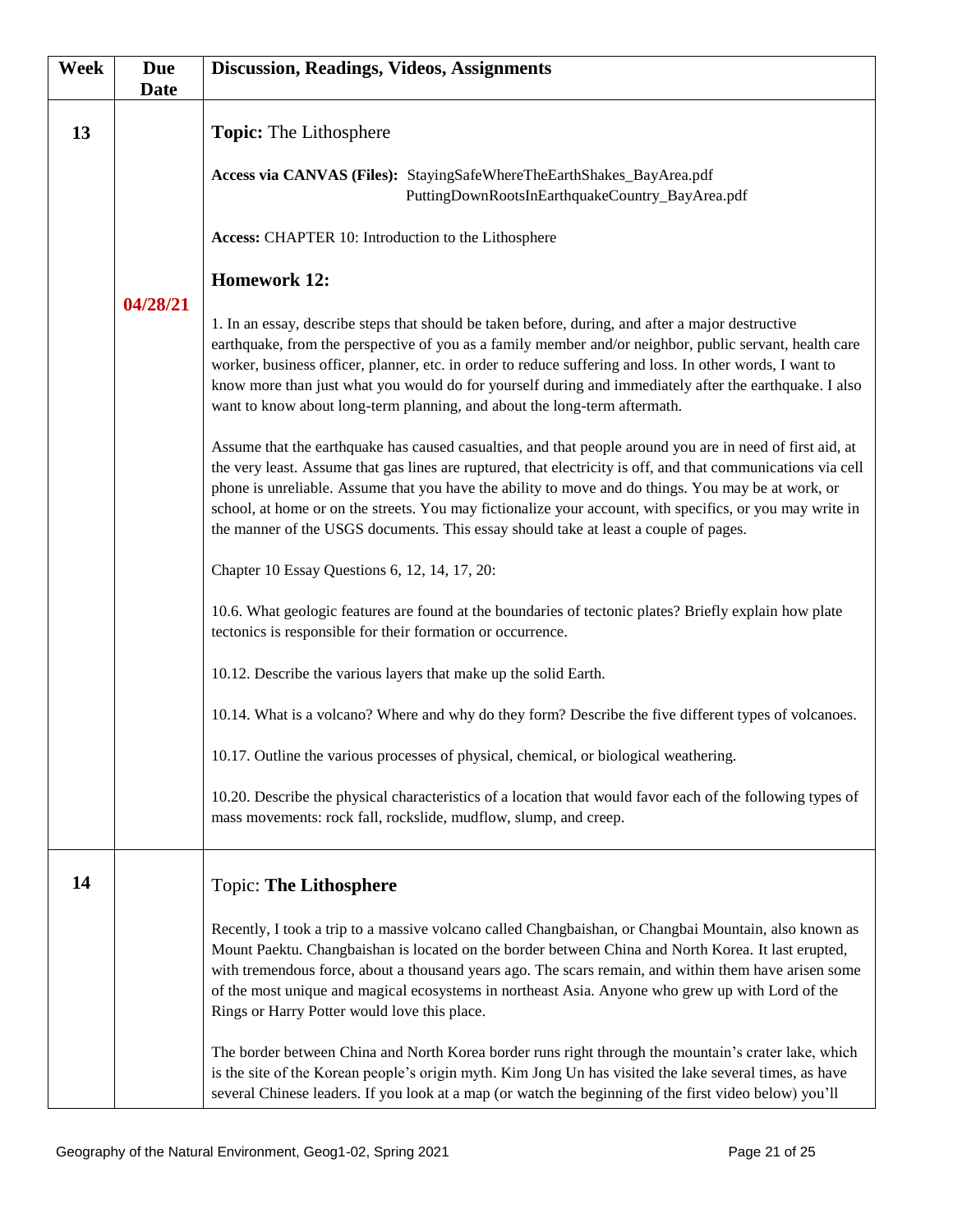| Week | <b>Due</b>  | <b>Discussion, Readings, Videos, Assignments</b>                                                                                                                                                                                                                                                                                                                                    |
|------|-------------|-------------------------------------------------------------------------------------------------------------------------------------------------------------------------------------------------------------------------------------------------------------------------------------------------------------------------------------------------------------------------------------|
|      | <b>Date</b> |                                                                                                                                                                                                                                                                                                                                                                                     |
|      |             | notice that the China/DPRK border was intentionally diverted to allow Korean access to and dominion<br>over at least part of this lake. Unfortunately, the North Korean people do not seem to have been given<br>such access. But despite the fact that getting there is still difficult, many South Koreans who travel to<br>China continue to visit from Chinese access points.   |
|      |             | <b>Examine:</b> 1442 Steps to Heaven Lake [Gary Pereira]<br>https://youtu.be/TsnoFuC4zrw                                                                                                                                                                                                                                                                                            |
|      |             | Not required: Valley Float Stone Forest of Changbai Mountain [Gary Pereira]<br>https://youtu.be/ HSdtL-AQyM                                                                                                                                                                                                                                                                         |
|      |             | Not required: Jinjiang River Canyon [Gary Pereira]<br>https://youtu.be/l JWAZkvNQk                                                                                                                                                                                                                                                                                                  |
|      |             | Not required: Natural History Museum of Changbaishan [Gary Pereira]<br>https://youtu.be/Un6ig2Z9lIY                                                                                                                                                                                                                                                                                 |
|      |             | I wanted you to get a good understanding of lithospheric processes and how they connect with<br>hydrological, geochemical and biological processes through the following excellent explanation.<br>Opening this video in a separate browser gives you access to all reference URLs and papers. Try to<br>watch it carefully, and put everything you can into addressing question 1. |
|      |             | Watch: Why China's Largest Volcano Is So Unusual [Deep Dive]<br>https://youtu.be/3C2HVOB-g5s                                                                                                                                                                                                                                                                                        |
|      | 05/05/21    | <b>Homework 13:</b>                                                                                                                                                                                                                                                                                                                                                                 |
|      |             | 1. Describe the process of plate tectonics between the Pacific and East Asia. Why is Changbai Mountain<br>(Mount Paektu) so unusual, in a geological sense? What is the role of water?                                                                                                                                                                                              |
|      |             | Read: CHAPTER 10: Introduction to the Lithosphere                                                                                                                                                                                                                                                                                                                                   |
|      |             | Essay Questions 21, 25, 28, 32, 33, 34                                                                                                                                                                                                                                                                                                                                              |
|      |             | 10.21. What is a glacier? What conditions are necessary for a glacier to form? Why did continental<br>glaciers form over certain specific regions of the North American continent?                                                                                                                                                                                                  |
|      |             | 10.25. How do glaciers influence the surface configuration of the Earth by way of erosion and<br>deposition?                                                                                                                                                                                                                                                                        |
|      |             | 10.28. How does beach drift and longshore drift move sediment along coastlines?                                                                                                                                                                                                                                                                                                     |
|      |             | 10.32. Describe some of the landforms common to environments influenced by eolian processes.                                                                                                                                                                                                                                                                                        |
|      |             | 10.33. Describe some the important characteristics of soil.                                                                                                                                                                                                                                                                                                                         |
|      |             |                                                                                                                                                                                                                                                                                                                                                                                     |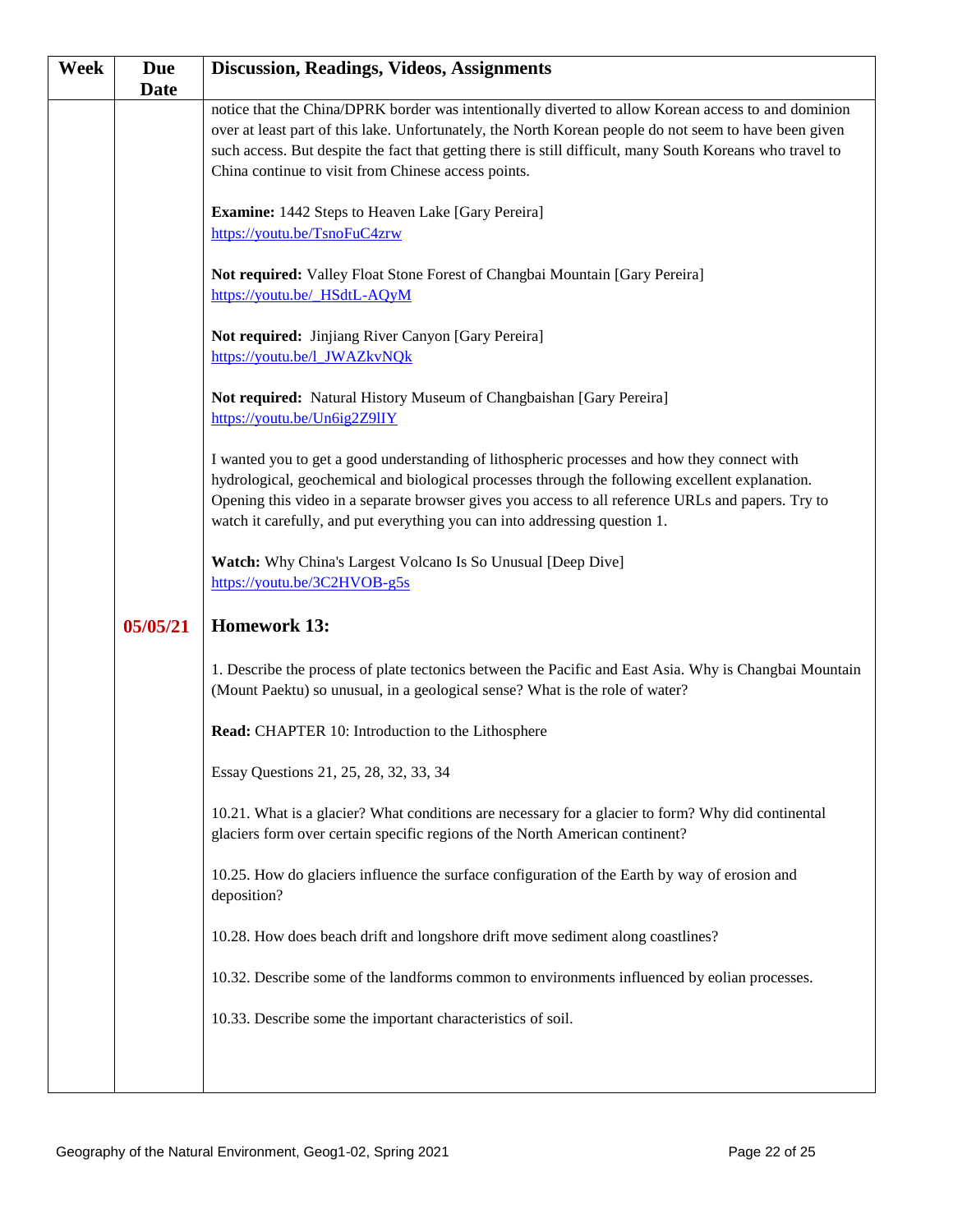| <b>Week</b> | <b>Due</b><br><b>Date</b> | <b>Discussion, Readings, Videos, Assignments</b>                                                                                                                                                                                                                                                                                                                                                                                                                                                                                                                                                                                                                                                                                                                        |
|-------------|---------------------------|-------------------------------------------------------------------------------------------------------------------------------------------------------------------------------------------------------------------------------------------------------------------------------------------------------------------------------------------------------------------------------------------------------------------------------------------------------------------------------------------------------------------------------------------------------------------------------------------------------------------------------------------------------------------------------------------------------------------------------------------------------------------------|
| 15          |                           | <b>Topic: The Oceans</b>                                                                                                                                                                                                                                                                                                                                                                                                                                                                                                                                                                                                                                                                                                                                                |
|             |                           | Watch: Nutrients from Deep-Sea Vents<br>https://ca.pbslearningmedia.org/resource/nves.sci.earth.hydro/nutrients-from-deep-sea-vents/                                                                                                                                                                                                                                                                                                                                                                                                                                                                                                                                                                                                                                    |
|             |                           | Watch: Deep-sea mining could transform the globe<br>https://youtu.be/IYKaKeJv2dQ                                                                                                                                                                                                                                                                                                                                                                                                                                                                                                                                                                                                                                                                                        |
|             |                           | Watch: The Next Frontier in Mining: Deep Sea Exploitation in the Pacific<br>https://youtu.be/PuEXmFQEJpw                                                                                                                                                                                                                                                                                                                                                                                                                                                                                                                                                                                                                                                                |
|             |                           | https://en.wikipedia.org/wiki/Deep sea mining                                                                                                                                                                                                                                                                                                                                                                                                                                                                                                                                                                                                                                                                                                                           |
|             |                           | https://www.nature.com/articles/d41586-019-02242-y                                                                                                                                                                                                                                                                                                                                                                                                                                                                                                                                                                                                                                                                                                                      |
|             |                           | https://en.wikipedia.org/wiki/International_Seabed_Authority                                                                                                                                                                                                                                                                                                                                                                                                                                                                                                                                                                                                                                                                                                            |
|             |                           | https://en.wikipedia.org/wiki/United Nations Convention on the Law of the Sea                                                                                                                                                                                                                                                                                                                                                                                                                                                                                                                                                                                                                                                                                           |
|             |                           | Countries bordered by oceans often claim an exclusive economic zone that extends far out to sea. Many<br>of these waters are disputed among various nations (e.g., the South China Sea). Fissures along plate<br>boundaries and hotspots in the deep ocean bring minerals up from deep beneath the crust. Many islands<br>and seamounts associated with such processes have abundant minerals in their seabed. Unknown forms<br>of life, that we have barely begun to understand, exist in these environments as well.                                                                                                                                                                                                                                                  |
|             | 05/12/21                  | <b>Homework 14:</b>                                                                                                                                                                                                                                                                                                                                                                                                                                                                                                                                                                                                                                                                                                                                                     |
|             |                           | 1. What is a hydrothermal vent?                                                                                                                                                                                                                                                                                                                                                                                                                                                                                                                                                                                                                                                                                                                                         |
|             |                           | 2. Describe the process by which hydrothermal vents produce nutrient-rich water.                                                                                                                                                                                                                                                                                                                                                                                                                                                                                                                                                                                                                                                                                        |
|             |                           | 3. What did scientists see in NASA's Aqua satellite data that indicated a phytoplankton bloom?                                                                                                                                                                                                                                                                                                                                                                                                                                                                                                                                                                                                                                                                          |
|             |                           | 4. What (if anything) is being done to regulate the exploitation of the seabed for minerals? Discuss the<br>history and significance of national claims of exclusive rights over offshore resources.                                                                                                                                                                                                                                                                                                                                                                                                                                                                                                                                                                    |
| 16          | 05/19/21                  | <b>Final Evaluation:</b>                                                                                                                                                                                                                                                                                                                                                                                                                                                                                                                                                                                                                                                                                                                                                |
|             |                           | Choose either Option 1 or Option 2 and write a thoughtful term paper on some aspect of that topic. The<br>paper should begin with an introduction to the topic, and a conclusion, but it need not be comprehensive.<br>Provide at least four citations. It doesn't matter what format you use, so long as you are consistent. I<br>suggest that you choose a serious topic that is aligned with your interests or career plans. The resulting<br>paper's text should be at least four pages long, easily more. Use the same font and spacing as for the<br>homework, please. You may also include graphics and extended quotations, if you provide citations. I<br>encourage you to produce some of your own graphics if you are so inclined. You will find these to be |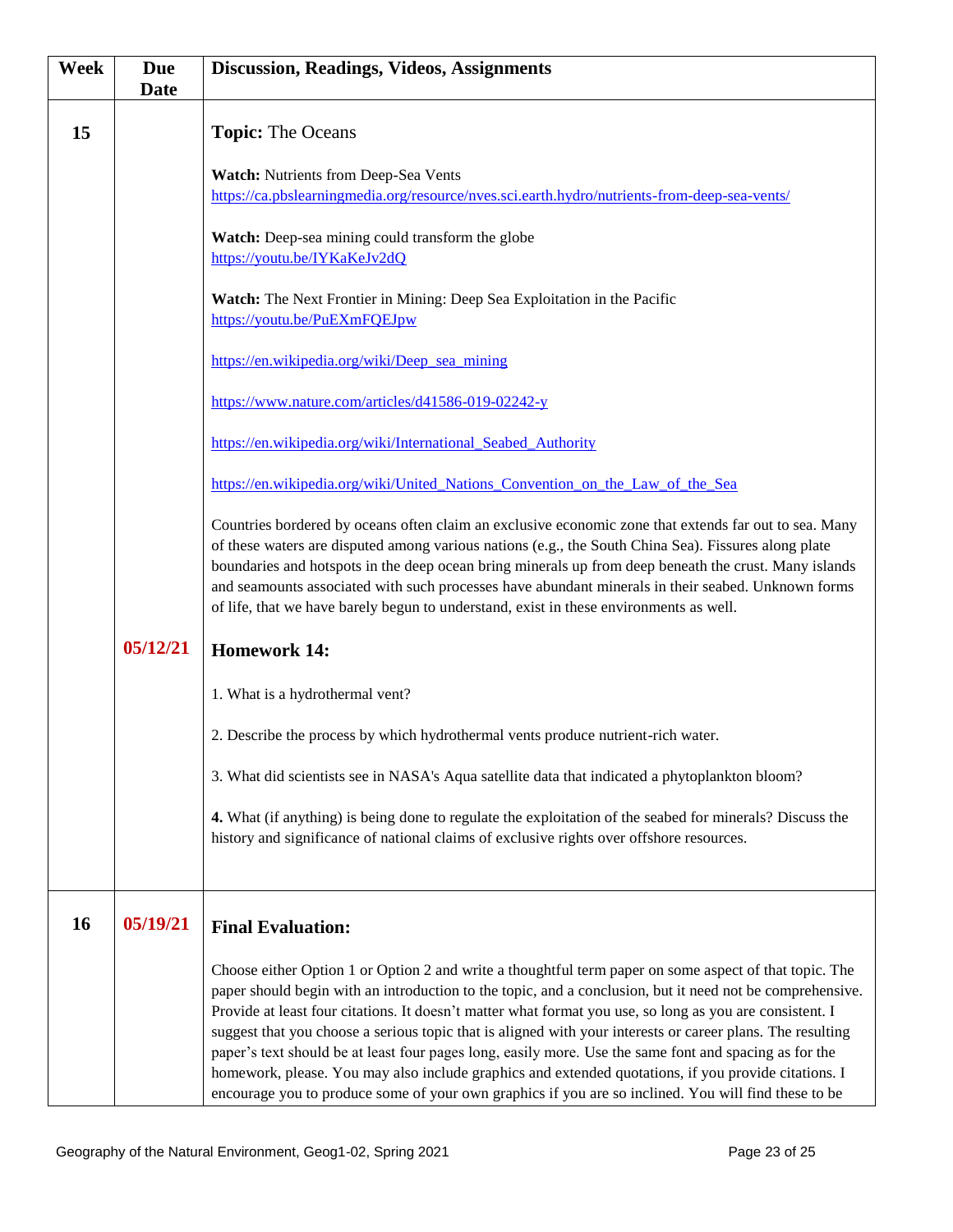| Week | <b>Due</b>  | <b>Discussion, Readings, Videos, Assignments</b>                                                                          |
|------|-------------|---------------------------------------------------------------------------------------------------------------------------|
|      | <b>Date</b> |                                                                                                                           |
|      |             | useful if you upload your work to Portfolium. There is no upper limit to the length of the paper, but                     |
|      |             | please don't lengthen it with unnecessary repetition. I expect all of you to produce a paper that you can                 |
|      |             | publish online without further editing.                                                                                   |
|      |             |                                                                                                                           |
|      |             | <b>Option 1:</b> Write an essay on some aspect of the COVID-19 epidemic that intersects with global                       |
|      |             | travel, global health, or wildlife. I do not want a general essay on the pandemic itself. You might want to               |
|      |             | look through some of the following videos first to get some ideas.                                                        |
|      |             |                                                                                                                           |
|      |             | <b>Option 2:</b> Write an essay having to do with regional vulnerabilities to climate change and the                      |
|      |             | possibilities of future climate refugees. Again, you might want to look through some of the videos                        |
|      |             | further below, to get some ideas.                                                                                         |
|      |             | Option 1: the following videos and essays may be helpful                                                                  |
|      |             | COVID-19: Where It Starts and Stops [Wildlife Conservation Society]                                                       |
|      |             | https://youtu.be/ D 6a56zI U                                                                                              |
|      |             |                                                                                                                           |
|      |             | How wildlife trade is linked to coronavirus [Vox]                                                                         |
|      |             | https://youtu.be/TPpoJGYlW54                                                                                              |
|      |             |                                                                                                                           |
|      |             | Covid 19 is causing a conservation crisis. Endangered species at risk [Evening Standard]                                  |
|      |             | https://youtu.be/CGJ9X2MGzxw                                                                                              |
|      |             | How deforestation helps deadly viruses jump from animals to humans                                                        |
|      |             | https://theconversation.com/how-deforestation-helps-deadly-viruses-jump-from-animals-to-humans-                           |
|      |             | 139645                                                                                                                    |
|      |             |                                                                                                                           |
|      |             | How Climate Change Is Contributing to Skyrocketing Rates of Infectious Disease [ProPublica]                               |
|      |             | https://www.propublica.org/article/climate-infectious-diseases                                                            |
|      |             |                                                                                                                           |
|      |             | Option 2: the following videos and essays may be helpful                                                                  |
|      |             |                                                                                                                           |
|      |             | Climate Refugees: Nations under threat [CBS News]<br>https://youtu.be/4MXoUbsswHY                                         |
|      |             |                                                                                                                           |
|      |             | Fleeing climate change — the real environmental disaster [DW Documentary]                                                 |
|      |             | https://youtu.be/cl4Uv9_7KJE                                                                                              |
|      |             |                                                                                                                           |
|      |             | Here's an interesting report from Elizabeth White of the University of San Francisco's Geospatial                         |
|      |             | Analysis Lab:                                                                                                             |
|      |             |                                                                                                                           |
|      |             | Exploring the relationship between Climate Change and Human Migration in Africa [USFGsAL]<br>https://youtu.be/HtUw_jvv3GU |
|      |             |                                                                                                                           |
|      |             | Climate Change: Rising Sea Levels + Coastal Megacities = Forced Migration [Big Think]                                     |
|      |             | https://youtu.be/s4UgekcYg2o                                                                                              |
|      |             |                                                                                                                           |
|      |             | (The transcript of Dr. Khanna's talk is available in the notes below the video if you open it in a separate               |